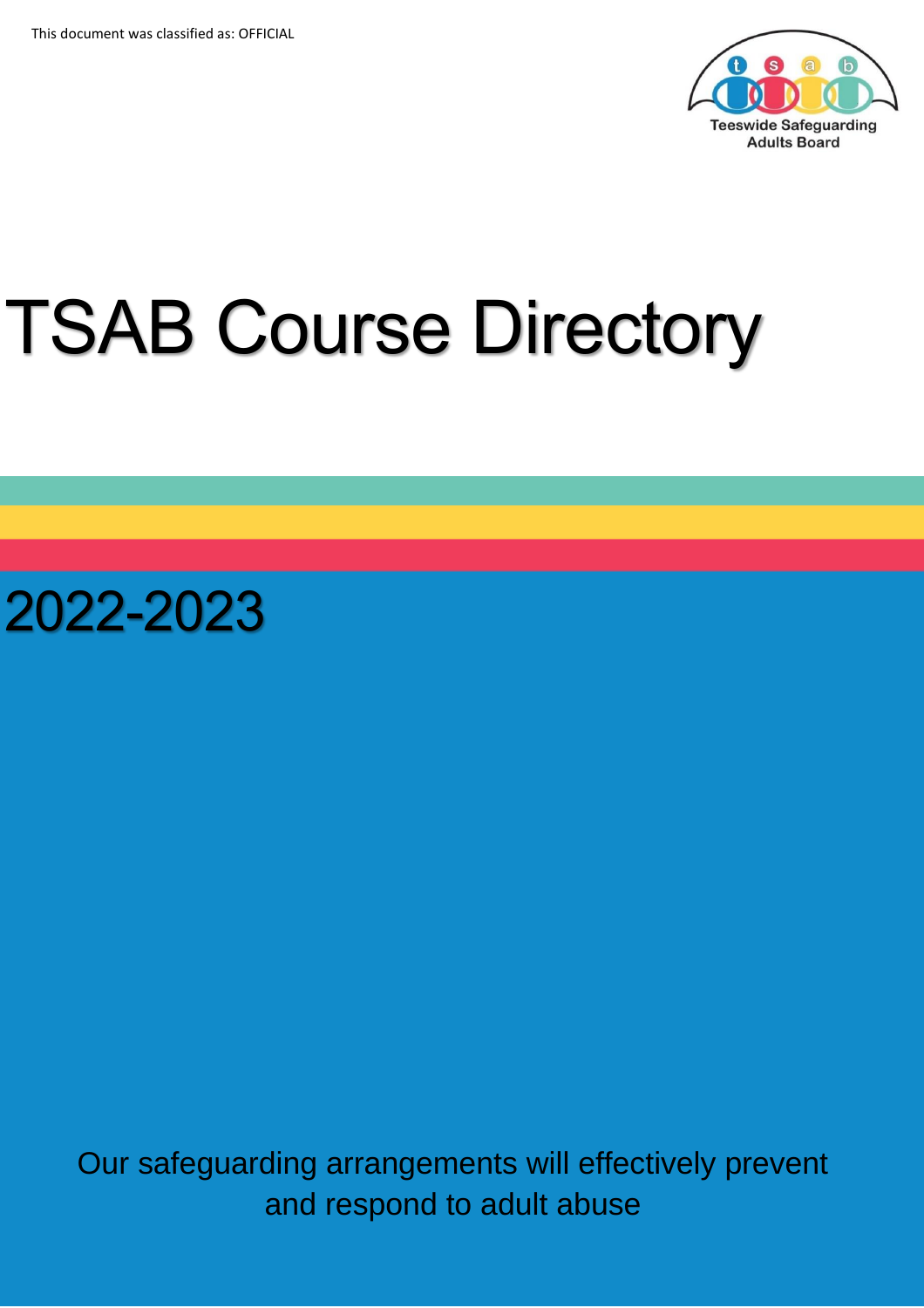# **Contents**

| Safeguarding Adults Workbook - The Mental Capacity Act & Deprivation of Liberty Safeguards 6 |
|----------------------------------------------------------------------------------------------|
|                                                                                              |
|                                                                                              |
|                                                                                              |
|                                                                                              |
|                                                                                              |
|                                                                                              |
|                                                                                              |
|                                                                                              |
| Safeguarding Adults Training for Managers of Services Refresher Course  15                   |
|                                                                                              |
|                                                                                              |
|                                                                                              |
|                                                                                              |
|                                                                                              |
|                                                                                              |
|                                                                                              |
|                                                                                              |
| Appendix 1: Teeswide Safeguarding Adults Training Competencies 28                            |
|                                                                                              |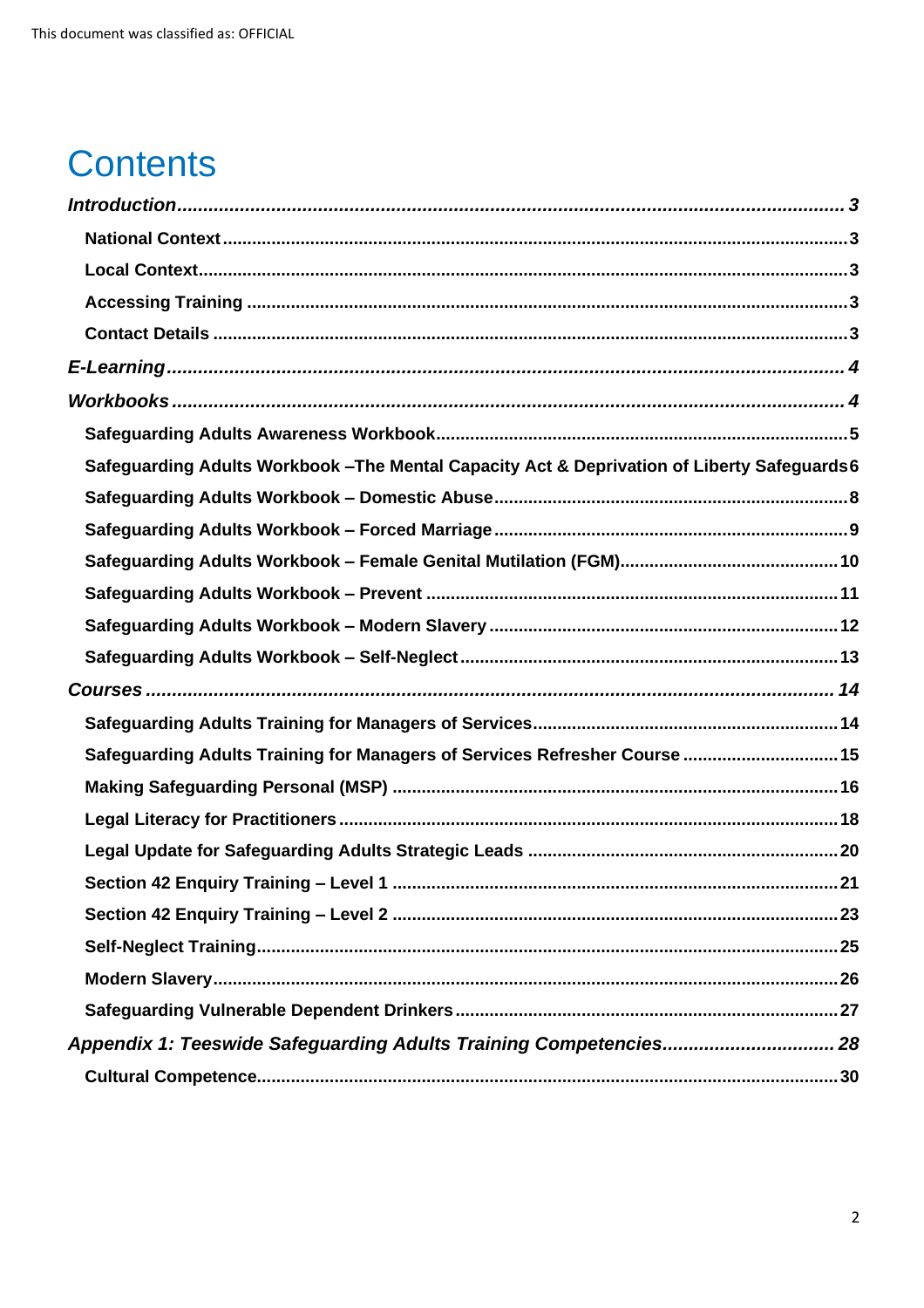# <span id="page-2-0"></span>**Introduction**

This document sets out the Learning, Training and Development offered by the Teeswide Safeguarding Adults Board (TSAB). One of the key functions of TSAB is to provide a learning and development framework to ensure that everyone who comes into contact with adults who are experiencing, or, at risk of abuse and neglect can respond in an appropriate way as determined by the Teeswide Safeguarding Adults Inter-agency Policy and Procedure.

# <span id="page-2-1"></span>National Context

The Care Act 2014, implemented in April 2015 puts adult safeguarding on a statutory footing for the first time and places responsibility onto Local Authorities to create Safeguarding Adult Boards (SABs). The main objective of the TSAB is to assure itself that local safeguarding arrangements and partners act to help and protect adults who:

- have needs for care and support (whether or not the Local Authority is meeting any of those needs)
- are experiencing, or, at risk of abuse or neglect
- as a result of those care and support needs are unable to protect themselves from either the risk of, or the experience of abuse or neglect.

It is recognised within the Department of Health Care Act guidance, published October 2014 that **anyone** can witness or become aware of information suggesting that abuse or neglect is occurring. Regardless of how a safeguarding concern is identified, everyone should understand what to do and where to go locally to get help and advice, and it is vital that professionals, other staff and members of the public are vigilant on behalf of those people who are unable to protect themselves.

# <span id="page-2-2"></span>Local Context

The TSAB uniquely covers four local authority areas, namely: Hartlepool Borough Council, Middlesbrough Borough Council, Redcar & Cleveland Borough Council and Stockton-on-Tees Borough Council. Statutory partners include; the four Tees Local Authorities, Clinical Commissioning Groups (CCG) and Cleveland Police, plus a variety of other key organisations.

# <span id="page-2-3"></span>Accessing Training

All of our e-learning courses, workbooks, training events and resource materials can be accessed via the TSAB website: [https://www.tsab.org.uk](https://www.tsab.org.uk/)

# <span id="page-2-4"></span>Contact Details

If you require any further information, or would like to be added to our mailing list to receive details of upcoming courses please email [tsab.businessunit@stockton.gov.uk](mailto:tsab.businessunit@stockton.gov.uk) or call us on 01642 527 942.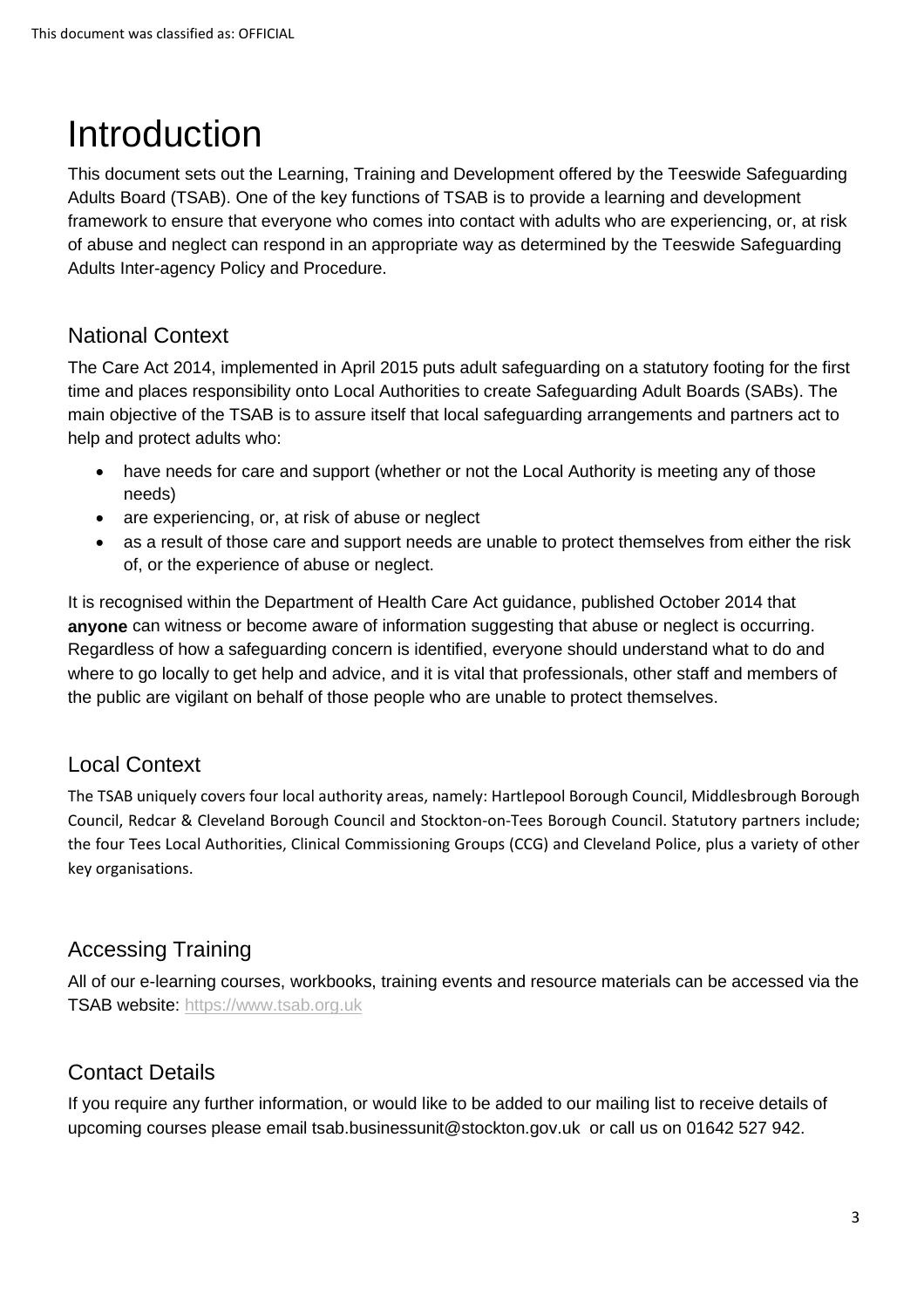# <span id="page-3-0"></span>E-Learning

A wide range of E-Learning Courses are available on our website, details of course contents can be found on the Registration page: [Safeguarding All E-Learning](https://www.tsab.org.uk/training/)

E-Learning is free to access for staff and volunteers working within the Tees area, including: Statutory, Voluntary or Not for Profit Organisations and Commissioned Care Providers. Safeguarding Adults courses available include:

- Safeguarding Adults in Health & Social Care
- Domestic Abuse and intimate partner violence
- Deprivation of Liberty Safeguards
- Mental Capacity Act
- Human Trafficking and Modern Slavery
- Understanding Pathways to Extremism and the Prevent Programme
- Multi Agency working
- Hate Crime
- Honour Based Violence and Forced Marriage
- Adult Sexual Exploitation

In addition, there are a number of Safeguarding Children courses and generic health and social care courses available.

# <span id="page-3-1"></span>**Workbooks**

Workbooks are available to download and print from the TSAB website, please use the following link: <https://www.tsab.org.uk/professionals/training-resources/>

Managers are responsible for signing off the workbook for their staff member using the Managers Guidance (password available from the TSAB Business Unit). When the learner has completed the workbook to the required standard, the manager must send the evaluation form and the certificate of completion to the TSAB Business Unit and a TSAB certificate will be provided.

The following workbooks are available:

- Safeguarding Adults Awareness
- Mental Capacity Act and Deprivation of Liberty Safeguards
- Domestic Abuse
- Forced Marriage
- Female Genital Mutilation
- **Prevent**
- **Modern Slavery**
- Self-Neglect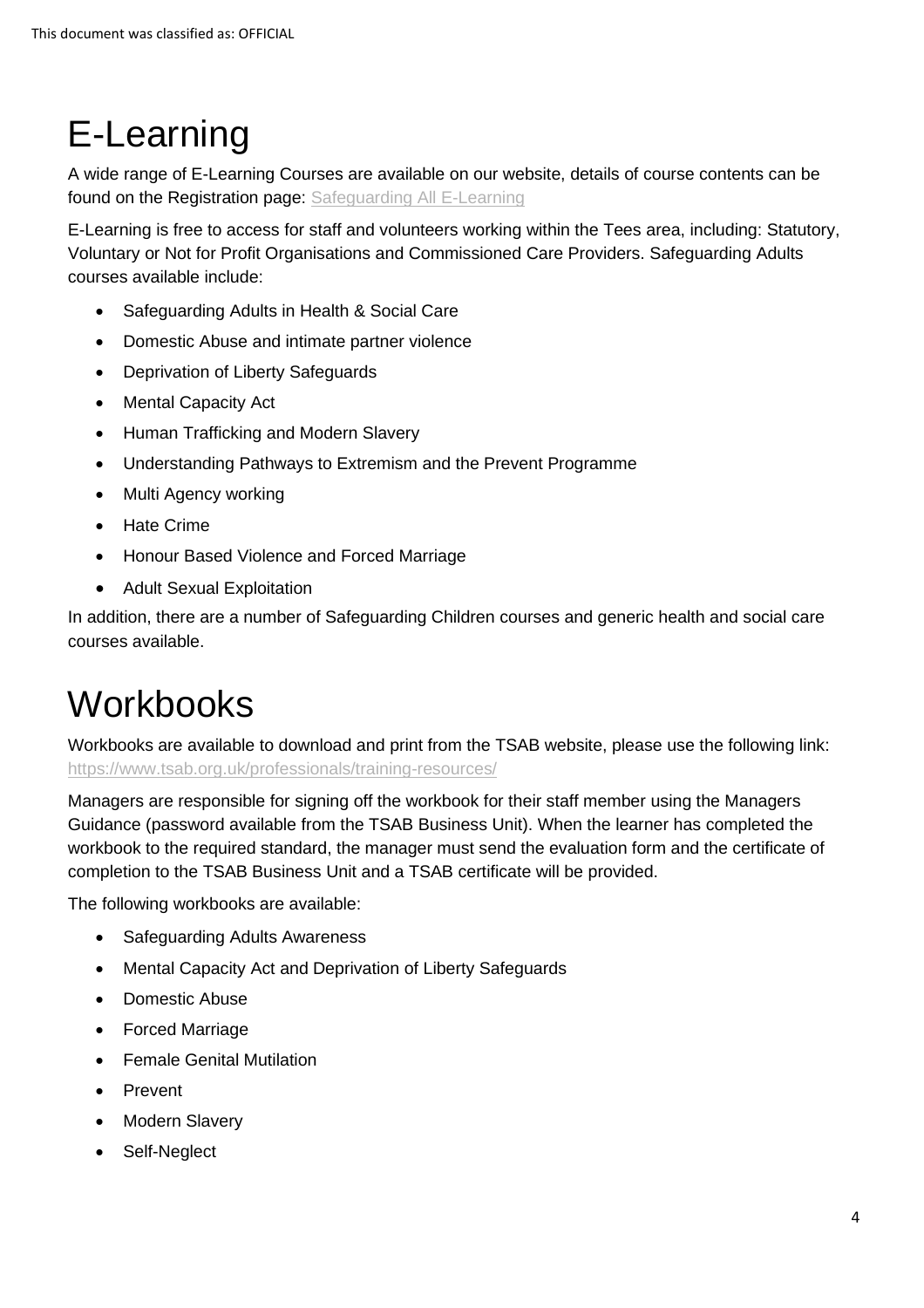### <span id="page-4-0"></span>**Safeguarding Adults Awareness Workbook**

#### Overview:

This workbook has been updated in line with the Care Act 2014.

This workbook is for anyone who encounters adults at risk of abuse in the community, in a person's own home, in a hospital, in a day care or residential setting. This includes formal and informal carers, volunteers, health and social care professionals and other public service workers.

The content is suitable for qualified and unqualified staff across health and social care disciplines who are unable to access e-learning courses, particularly those working with adults with care and support needs.

#### **Content:**

On completion of this workbook, learners will:

- Have an increased confidence in their own understanding of values and
- attitudes in relation to adult abuse
- Be aware of and have an understanding of safeguarding and who it applies to
- Be able to identify the different categories of abuse
- Be clear about the roles and responsibilities of the person raising a Safeguarding Concern as defined within the procedures.

Teeswide Adult Safeguarding training competencies covered: Foundation 1, 2, 3 & 4

#### **Certification:**

Upon successfully completing the workbook you will be able to apply for a certificate from the Teeswide Safeguarding Adults Board Business Unit.

#### **Duration:**

Approximately 3-4 hours. The length of time taken depends entirely on how quickly you can study and absorb the material. You can proceed as quickly or slowly as you like.

#### **Entry Requirements:**

There are no specific entry requirements for this module.

#### **Cost:**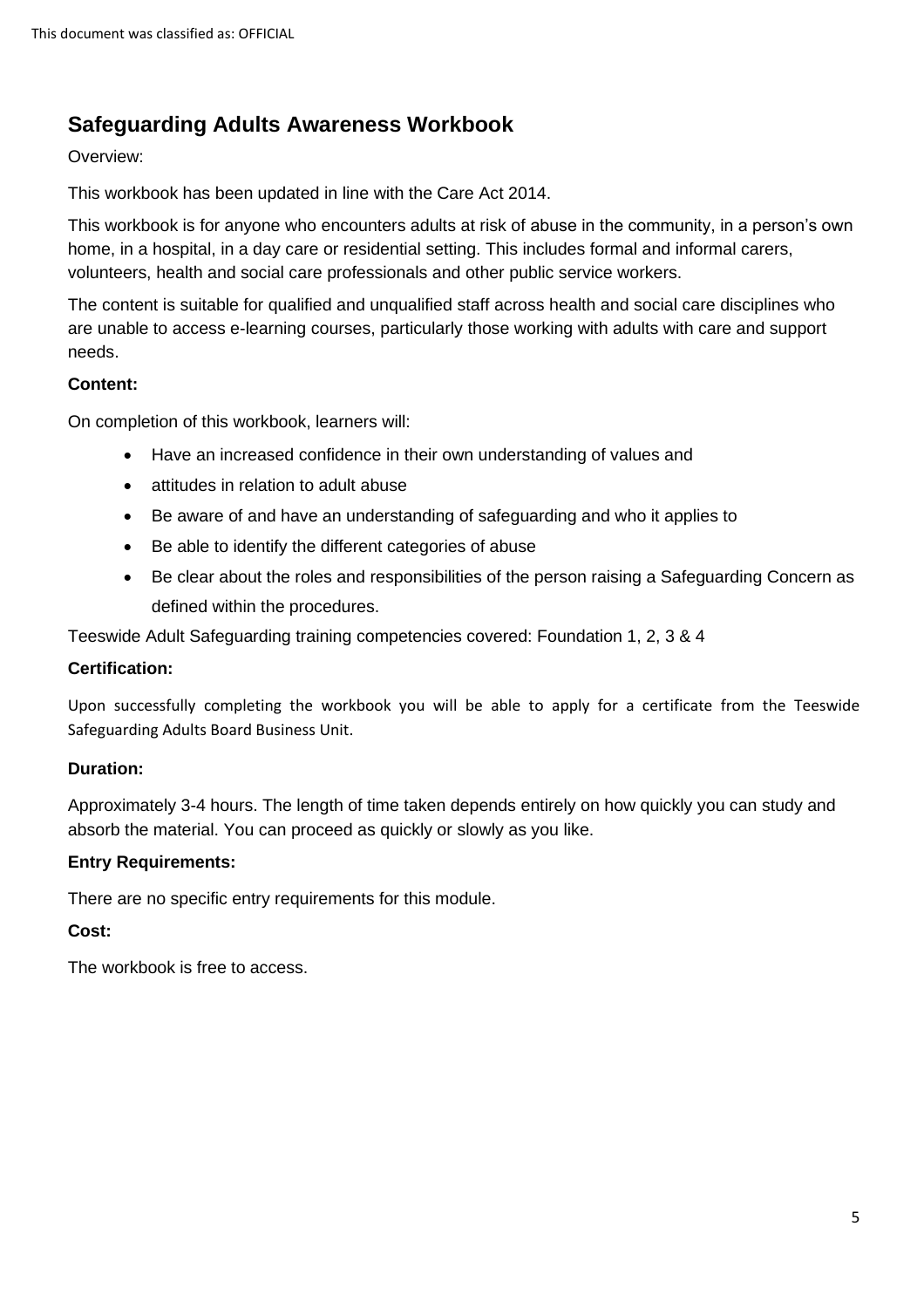### <span id="page-5-0"></span>**Safeguarding Adults Workbook –The Mental Capacity Act & Deprivation of Liberty Safeguards**

#### **Overview:**

This module aims to support health and social care managers/senior staff of services to be confident in their role of preventing abuse, applying Mental Capacity Act (MCA) and Deprivation of Liberty Safeguards (DoLS) legislation and managing safe services. This includes managers of services including: Registered Managers and their Deputies, Day Service Managers, Clinical Matrons, Safeguarding Leads in NHS Trusts, formal and informal carers, volunteers, health and social care professionals and public facing staff.

The content is suitable for qualified and unqualified staff across health and social care disciplines, particularly those working with adults with care and support needs. This workbook will build on existing knowledge of the Mental Capacity Act and DoLS.

#### **Content:**

- Awareness of the requirements of the Care Act 2014 in relation to MCA and DoLS
- List and understand the basic principles of the MCA
- Understand how to support people to make decisions
- Be able to assess/judge if someone has the capacity to make a particular decision
- Understand the key principles of the MCA and know how to make a 'best interests' decision for someone who lacks capacity
- Know how to apply section 4 of the MCA when assessing best interests
- Identify when they may need to adapt the way that they document assessments and decisions made on behalf of adults at risk
- Understand the role of the Independent Mental Capacity Advocate (IMCA)
- Recognise key legislation which is relevant to people who may be subject to DoLS, the Mental Health Act and the Mental Capacity Act
- Know the key elements of the DoLS and how to implement the assessment process
- Be able to follow the process for reviewing and challenging decisions made in relation to DoLS
- Awareness of the roles of Lasting Power of Attorneys, Court of Protection and Office of the Public Guardian
- Awareness of how to apply the Teeswide Inter-agency policy and procedures
- Finally, it is explained what to do if you have any concerns, what your responsibilities are, what happens next and the role and responsibility of supervisory health and care professionals.

Teeswide Adult Safeguarding training competencies covered: Foundation 1, 2, 3, 4, 5 & 6; Intermediate 7, 8, 9 & 10

#### **Certification:**

Upon successfully completing the workbook you will be able to apply for a certificate from the Teeswide Safeguarding Adults Board Business Unit.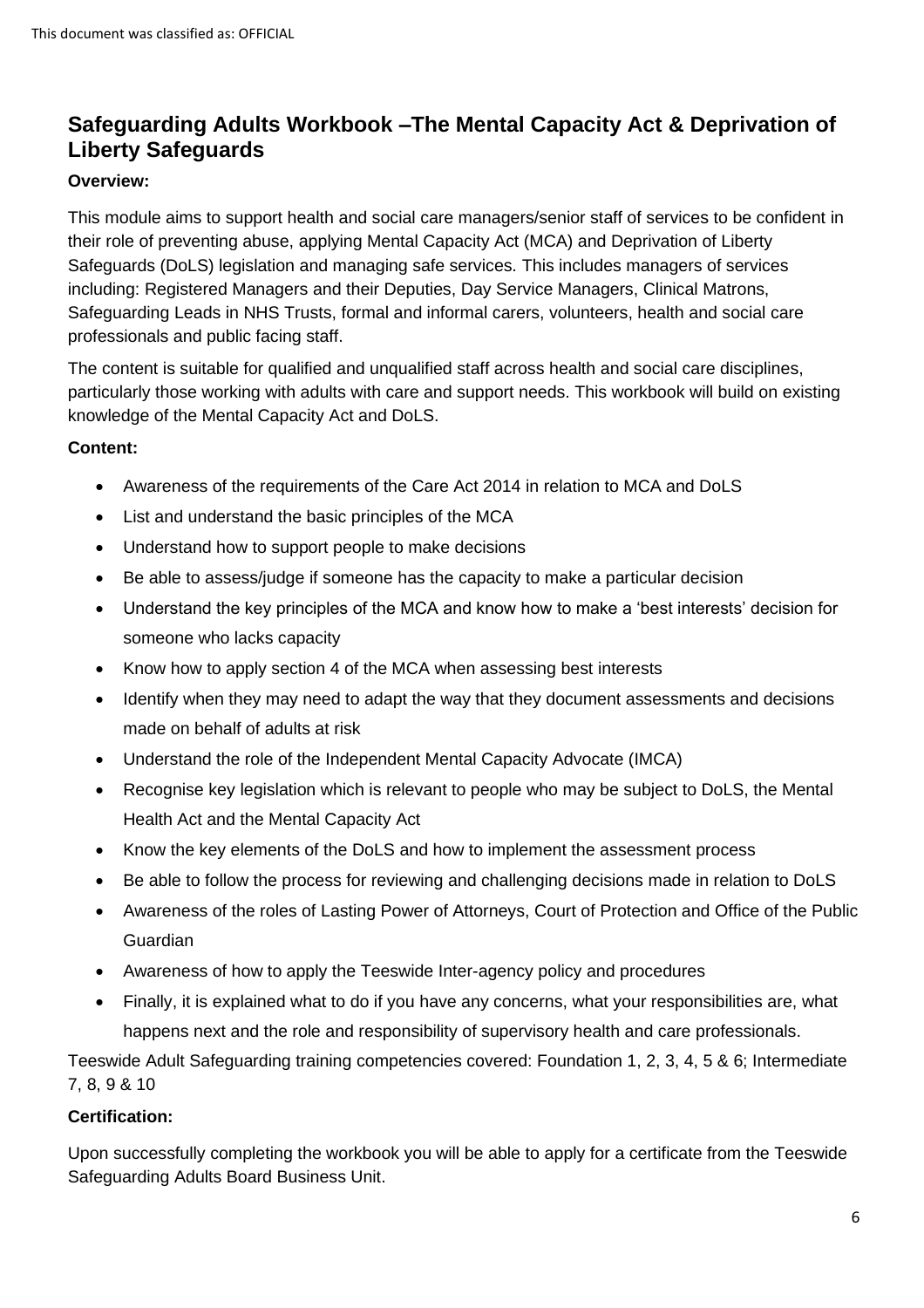#### **Duration:**

Approximately 3 hours. The length of time taken depends entirely on how quickly you can study and absorb the material. You can proceed as quickly or slowly as you like.

#### **Entry Requirements:**

There are no specific entry requirements for this module.

**Cost:**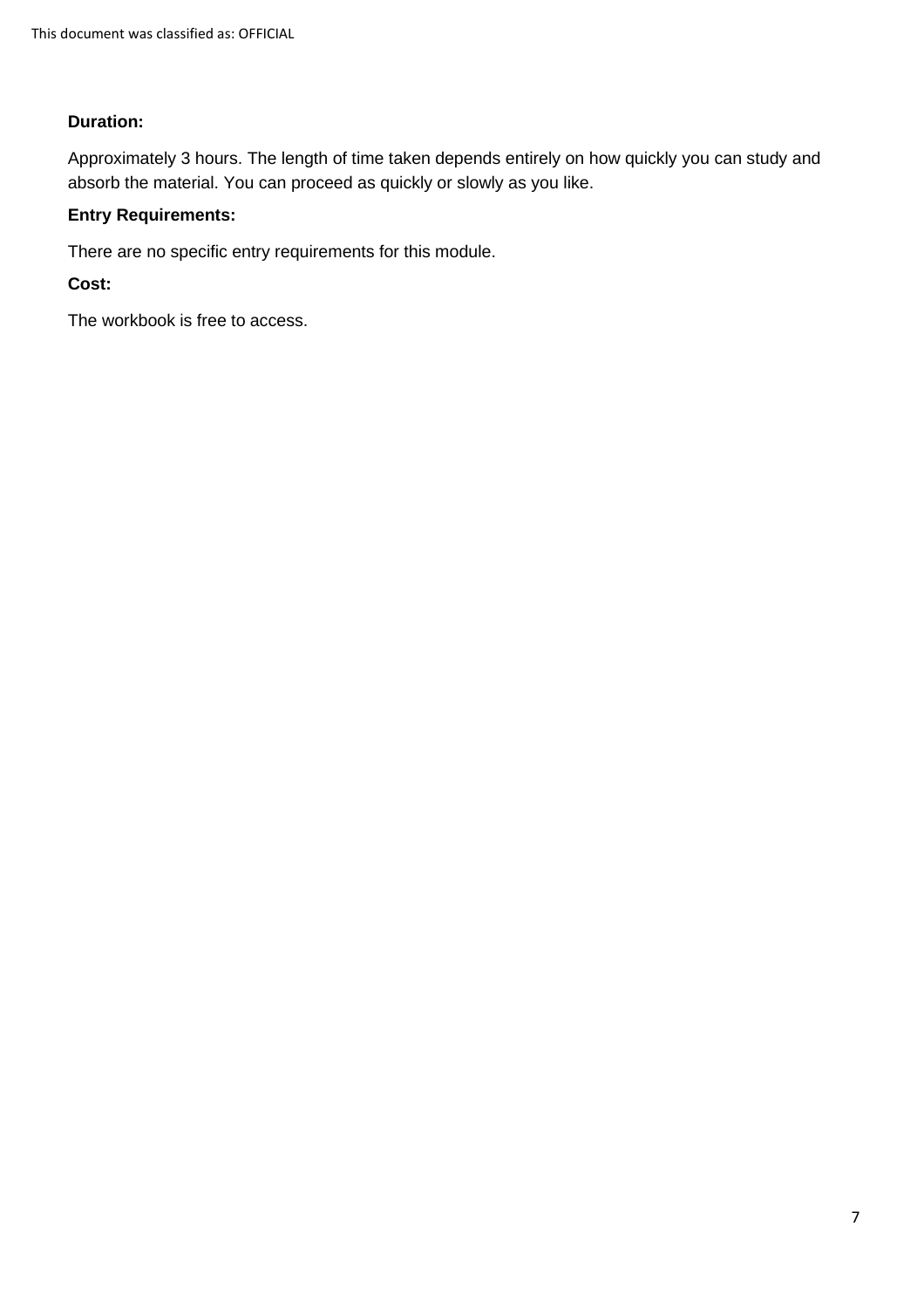# <span id="page-7-0"></span>**Safeguarding Adults Workbook – Domestic Abuse**

#### **Overview:**

This module aims to support staff to be confident in their role of identifying, preventing and responding to domestic abuse, applying legislation and managing safe services. The content is suitable for qualified and unqualified staff across health and social care disciplines, particularly those working with adults with care and support needs. This includes managers of services including: Registered Managers and their Deputies, Day Service Managers, Clinical Matrons, Safeguarding Leads in NHS Trusts and other partner organisations, formal and informal carers, volunteers, health and social care professionals and public facing staff. This workbook will build on existing knowledge of domestic abuse.

#### **Content:**

- Awareness of the requirements of The Care Act 2014 in relation to safeguarding adults from domestic abuse.
- Interpret the key terminology and the definitions used within domestic abuse.
- Background information on domestic abuse and the procedures that need to be followed.
- Be able to identify the signs of domestic abuse in the workplace and the impact it has on work colleagues.
- The course also reflects on the law, including key legislation and guidance regarding domestic abuse and duty of care.
- Awareness of how to apply the Teeswide Inter-agency policy and procedures.
- Finally, it is explained what to do if you have any concerns, what your responsibilities are, what happens next and the role and responsibility of supervisory health and care professionals.

Teeswide Adult Safeguarding training competencies covered: Foundation 1, 2, 3, 4, 5 & 6; Intermediate 7, 8, 9 & 10

#### **Certification:**

Upon successfully completing the workbook you will be able to apply for a certificate from the Teeswide Safeguarding Adults Board Business Unit.

#### **Duration:**

Approximately 2 hours. The length of time taken depends entirely on how quickly you can study and absorb the material. You can proceed as quickly or slowly as you like.

#### **Entry Requirements:**

There are no specific entry requirements for this module.

#### **Cost:**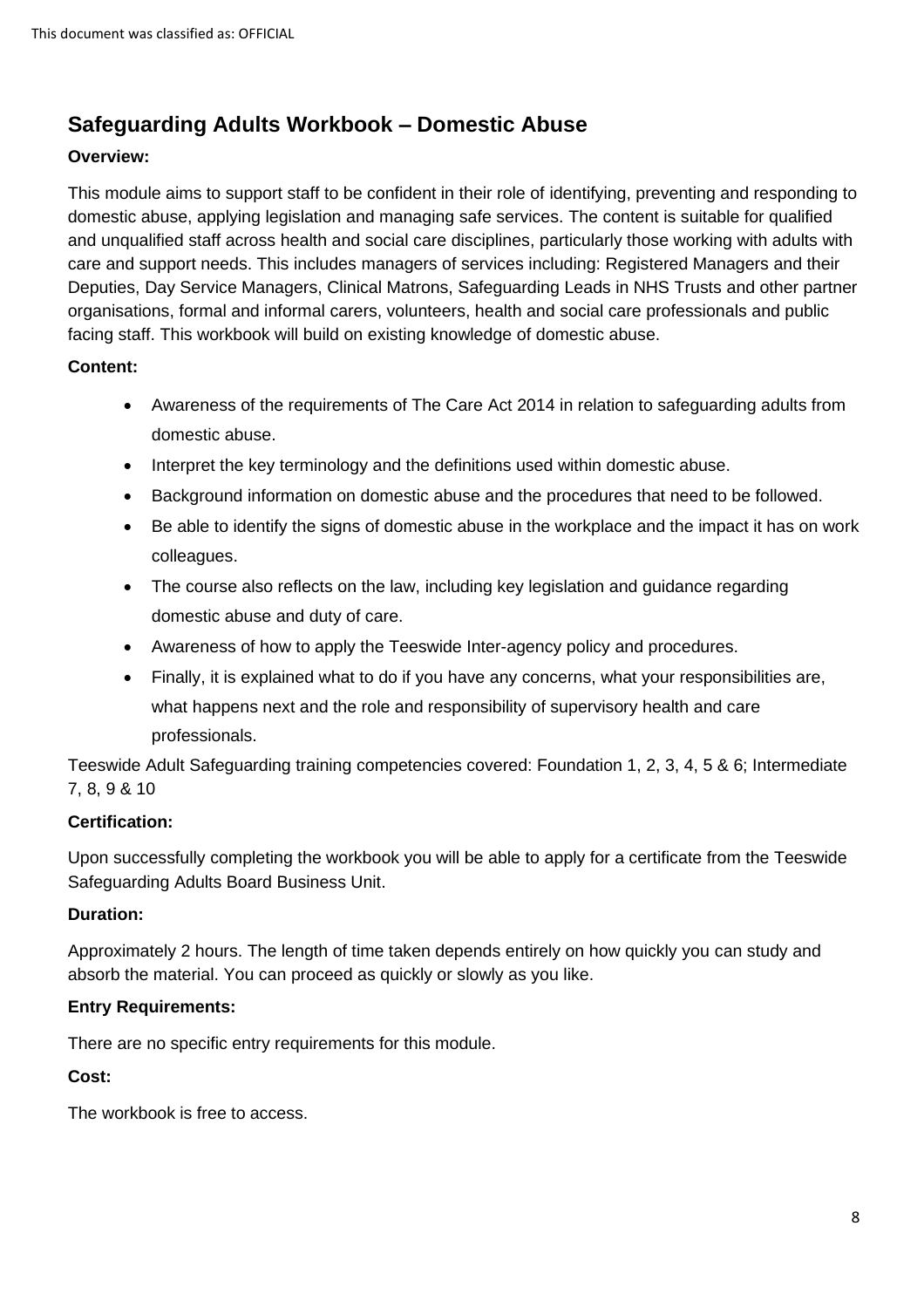# <span id="page-8-0"></span>**Safeguarding Adults Workbook – Forced Marriage**

#### **Overview:**

This module aims to support staff to be confident in their role of identifying, preventing and responding to forced marriage, applying legislation and managing safe services. The content is suitable for qualified and unqualified staff across health and social care disciplines, particularly those working with adults with care and support needs. This includes managers of services including: Registered Managers and their Deputies, Day Service Managers, Clinical Matrons, Safeguarding Leads in NHS Trusts and other partner organisations, formal and informal carers, volunteers, health and social care professionals and public facing staff. This workbook will build on existing knowledge of domestic abuse and forced marriage in particular.

#### **Content:**

- Awareness of the requirements of The Care Act 2014 in relation to safeguarding adults and forced marriage.
- Interpret the key terminology and the definitions used within forced marriage.
- Know the difference between forced marriage and arranged marriage.
- Background information on forced marriage and the impact it has on the victim.
- Be able to identify the signs or indicators of forced marriage.
- Look at forced marriage and its relation to honour based killings, with the use of case studies.
- The course also reflects on the law, including key legislation and guidance regarding forced marriage and duty of care.
- Awareness of how to apply the Teeswide Inter-agency policy and procedures.
- Finally, it is explained what to do if you have any concerns, what your responsibilities are, what happens next and the role and responsibility of supervisory health and care professionals.

Teeswide Adult Safeguarding training competencies covered: Foundation 1, 2, 3, 4, 5 & 6; Intermediate 7, 8, 9 & 10

#### **Certification**:

Upon successfully completing the workbook you will be able to apply for a certificate from the Teeswide Safeguarding Adults Board Business Unit.

#### **Duration:**

Approximately 2½ hours. The length of time taken depends entirely on how quickly you can study and absorb the material. You can proceed as quickly or slowly as you like.

#### **Entry Requirements:**

There are no specific entry requirements for this module.

#### **Cost:**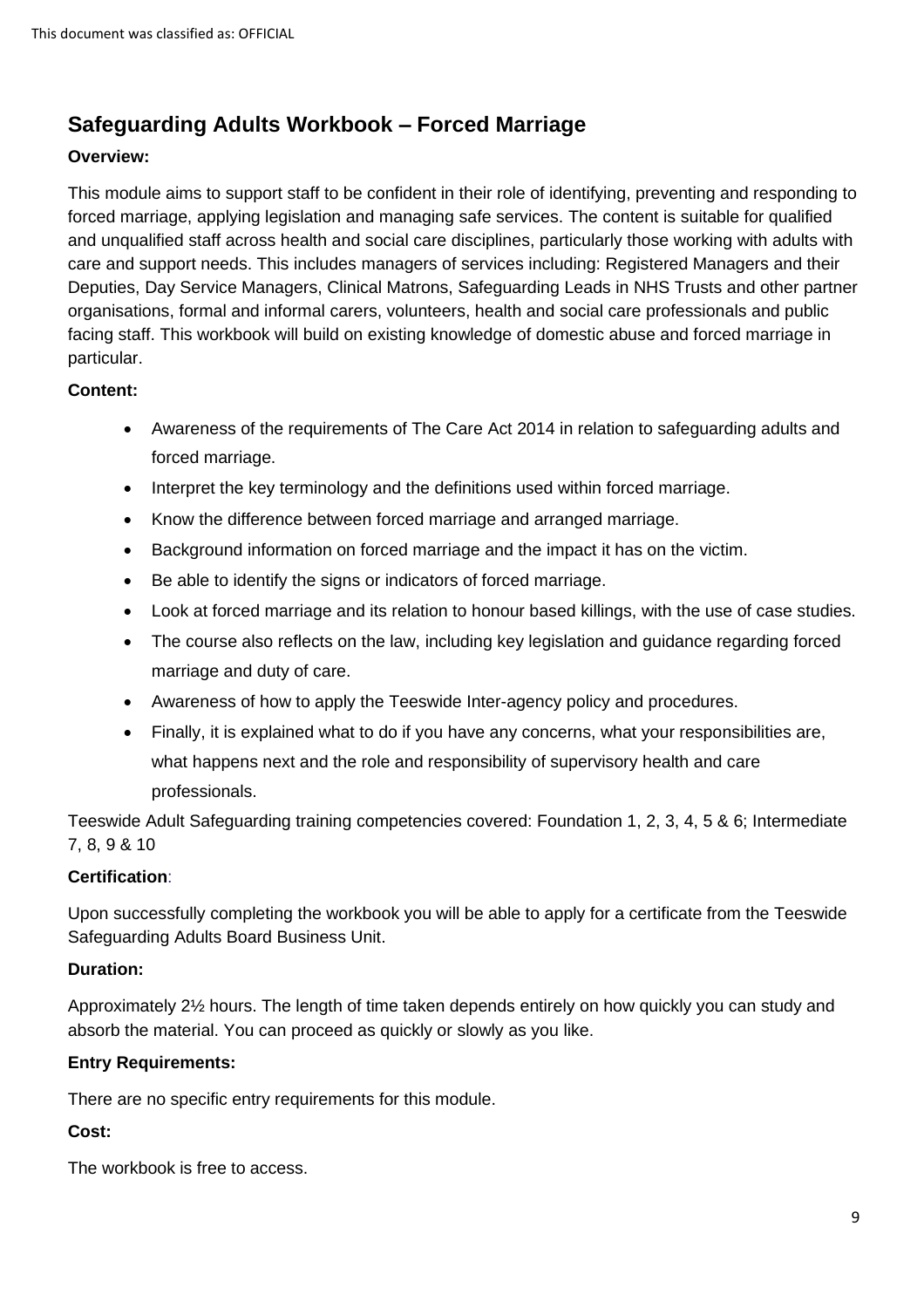# <span id="page-9-0"></span>**Safeguarding Adults Workbook – Female Genital Mutilation (FGM)**

#### **Overview:**

This module aims to support staff to be confident in their role of identifying, preventing and responding to female genital mutilation, applying legislation and managing safe services. The content is suitable for qualified and unqualified staff across health and social care disciplines, particularly those working with adults with care and support needs. This includes managers of services including: Registered Managers and their Deputies, Day Service Managers, Clinical Matrons, Safeguarding Leads in NHS Trusts and other partner organisations, formal and informal carers, volunteers, health and social care professionals and public facing staff. This workbook will build on existing knowledge of domestic abuse.

#### **Content:**

- Awareness of the requirements of The Care Act 2014 in relation to safeguarding adults and FGM.
- Identify the various types of FGM and the issues / key principles surrounding this.
- Understand the prevalence of FGM and the reasons for practicing it.
- Background information on FGM and the impact it has on the victim.
- Be able to identify the signs or indicators of FGM.
- Learn how to identify when young women and children may be at risk.
- Identifying good practice to follow where FGM has taken place or could take place.
- The course also reflects on the law, including key legislation and guidance regarding FGM and duty of care.
- Awareness of how to apply the Teeswide Inter-agency policy and procedures.
- Finally, it is explained what to do if you have any concerns, what your responsibilities are, what happens next and the role and responsibility of supervisory health and care professionals.

Teeswide Adult Safeguarding training competencies covered: Foundation 1, 2, 3, 4, 5 & 6; Intermediate 7, 8, 9 & 10

#### **Certification:**

Upon successfully completing the workbook you will be able to apply for a certificate from the Teeswide Safeguarding Adults Board Business Unit.

#### **Duration:**

Approximately 2½ hours. The length of time taken depends entirely on how quickly you can study and absorb the material. You can proceed as quickly or slowly as you like.

#### **Entry Requirements:**

There are no specific entry requirements for this module.

#### **Cost:**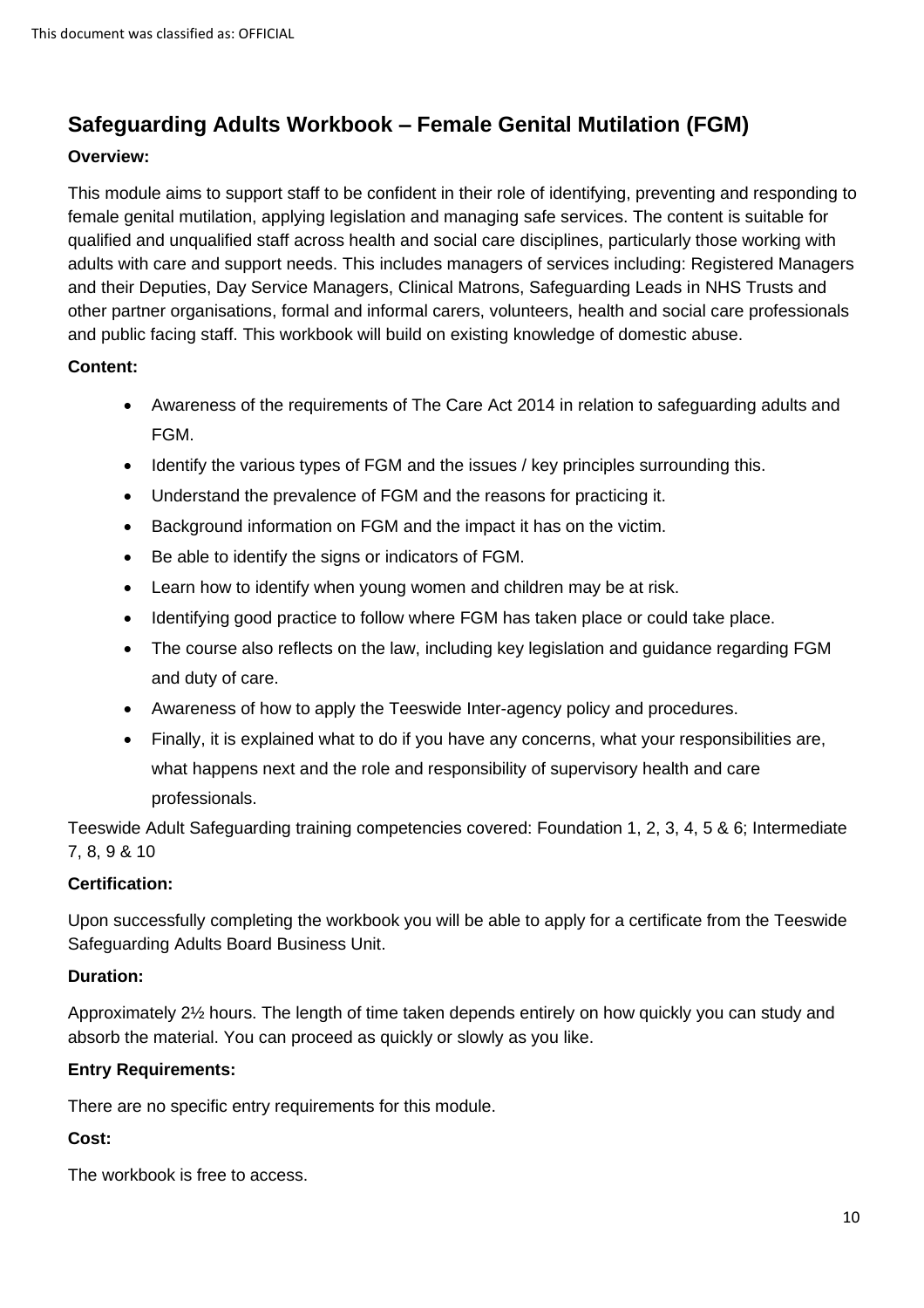# <span id="page-10-0"></span>**Safeguarding Adults Workbook – Prevent**

#### **Overview:**

This module aims to inform staff about their role and responsibilities in relation to preventing and reporting suspected terrorism and radicalisation.

The content is suitable for qualified and unqualified staff across health, social care and all public sector disciplines.

#### **Content:**

- Understand the government's Prevent strategy, its aims and how it affects you in your work.
- Understand factors that can make individuals vulnerable to radicalisation.
- Acknowledge the online risk posed by violent extremism and learn how to identify extreme right wing activists.
- Awareness of 'Channel' and how this links to the government's counter-terrorism strategy.
- Finally, it is explained what to do if you have any concerns and to follow the Prevent Channel referral procedure.

Teeswide Adult Safeguarding training competencies covered: Foundation 1, 2, 3, 4, 5 & 6

#### **Certification:**

Upon successfully completing the workbook you will be able to apply for a certificate from the Teeswide Safeguarding Adults Board Business Unit.

#### **Duration:**

Approximately 1½ hours. The length of time taken depends entirely on how quickly you can study and absorb the material. You can proceed as quickly or slowly as you like.

#### **Entry Requirements:**

There are no specific entry requirements for this module.

#### **Cost:**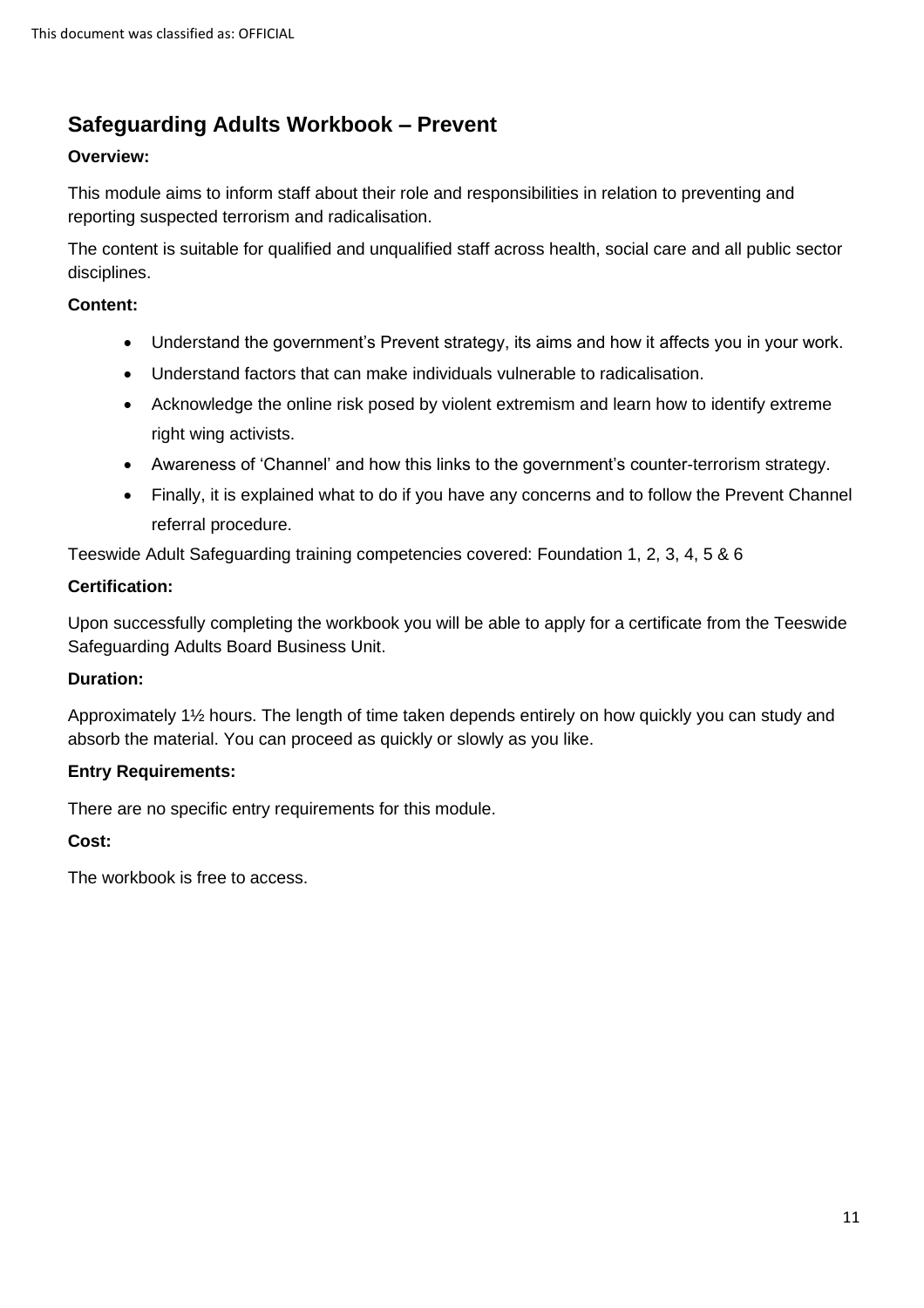# <span id="page-11-0"></span>**Safeguarding Adults Workbook – Modern Slavery**

#### **Overview:**

This module aims to support staff to be confident in their role of identifying, preventing and responding to modern slavery, applying legislation and managing safe services. The content is suitable for qualified and unqualified staff across health and social care disciplines, particularly those working with adults with care and support needs. This includes managers of services including: Registered Managers and their Deputies, Day Service Managers, Clinical Matrons, Safeguarding Leads in NHS Trusts and other partner organisations, formal and informal carers, volunteers, health and social care professionals and public facing staff. This workbook will build on existing knowledge of modern slavery.

#### **Content:**

- Understand what Modern Slavery is
- Have knowledge of the different types of Modern Slavery
- Be aware of the indicators of Modern Slavery
- Understand the impact of Modern Slavery on victims
- Understand the legislation applicable to Modern Slavery
- Know how to report Modern Slavery
- Understand the importance of a holistic approach and considering the needs and risks for the whole family
- Understand how to obtain further information and advice

Teeswide Adult Safeguarding training competencies covered: Foundation 1, 2, 3, 4, 5 & 6 and Intermediate 1 & 2.

#### **Certification:**

Upon successfully completing the workbook you will be able to apply for a certificate from the Teeswide Safeguarding Adults Board Business Unit.

#### **Duration:**

Approximately 1½ hours. The length of time taken depends entirely on how quickly you can study and absorb the material. You can proceed as quickly or slowly as you like.

#### **Entry Requirements:**

There are no specific entry requirements for this module.

#### **Cost:**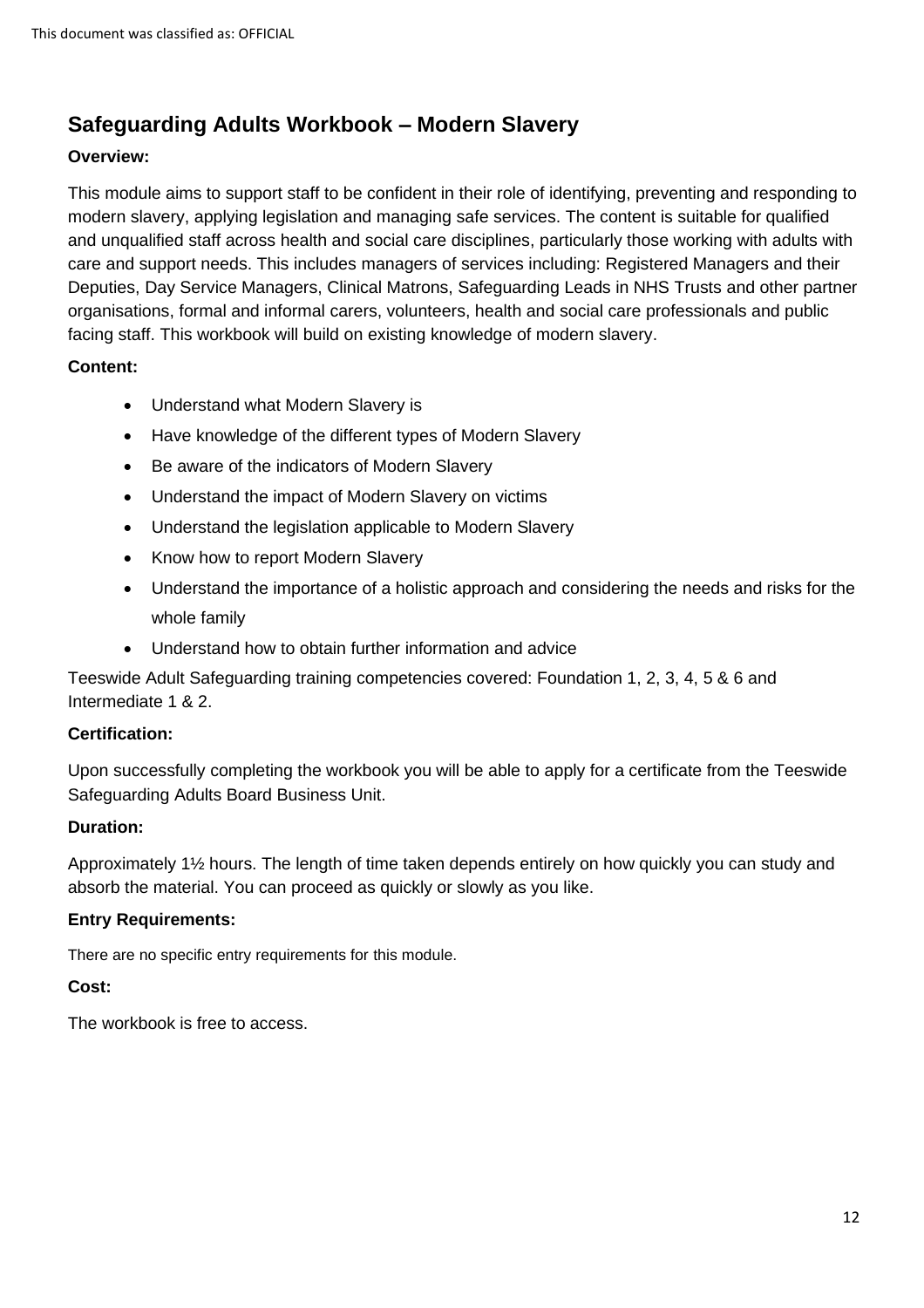# <span id="page-12-0"></span>**Safeguarding Adults Workbook – Self-Neglect**

#### **Overview:**

This module aims to support staff to be confident in their role of identifying, preventing and responding to self-neglect, applying legislation and managing safe services. The content is suitable for qualified and unqualified staff across health and social care disciplines, particularly those working with adults with care and support needs. This includes managers of services including: Registered Managers and their Deputies, Day Service Managers, Clinical Matrons, Safeguarding Leads in NHS Trusts and other partner organisations, formal and informal carers, volunteers, health and social care professionals, housing, environmental health and public facing staff. This workbook will build on existing knowledge of domestic abuse.

#### **Content**

- Understand what Self-Neglect is
- Understand the causes and indicators of Self-Neglect
- Have knowledge of the legal framework around Self-Neglect/ Safeguarding
- Understand the importance of the application of the Mental Capacity Act in relation to people who Self-Neglect
- Have awareness of Hoarding and be able to use appropriate communication methods
- Be able to identify the factors which may lead to an adult being overlooked in relation to their self-neglecting behaviour

Teeswide Adult Safeguarding training competencies covered: Foundation 1, 2, 3, 4, 5 & 6 and Intermediate 1 & 2.

#### **Certification:**

Upon successfully completing the workbook you will be able to apply for a certificate from the Teeswide Safeguarding Adults Board Business Unit.

#### **Duration:**

Approximately 1½ - 2 hours. The length of time taken depends entirely on how quickly you can study and absorb the material. You can proceed as quickly or slowly as you like.

#### **Entry Requirements:**

There are no specific entry requirements for this module.

#### **Cost:**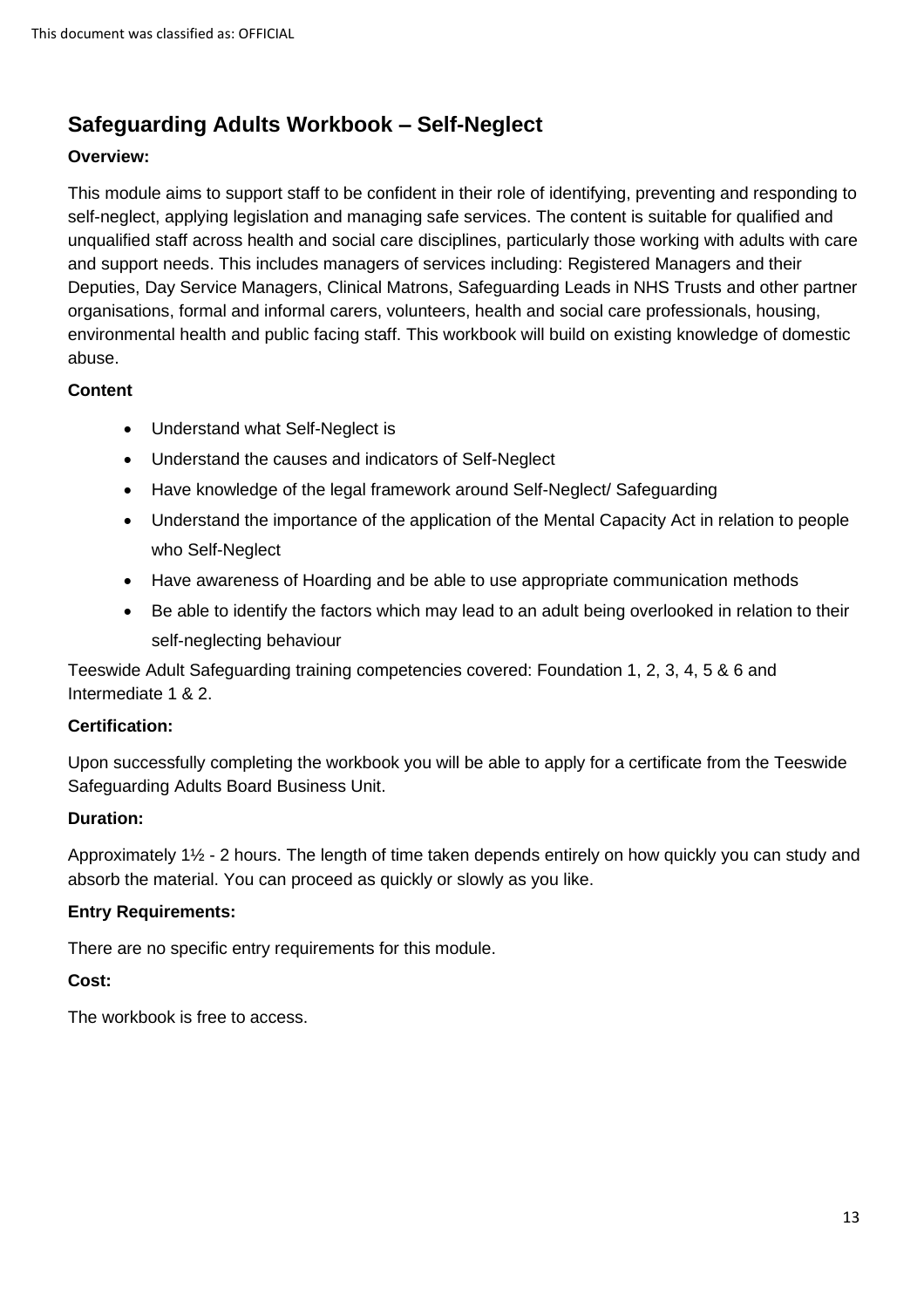# <span id="page-13-0"></span>Courses

# <span id="page-13-1"></span>**Safeguarding Adults Training for Managers of Services**

#### **Course Overview:**

The course aims to equip managers of services to be confident in their role of preventing and responding to abuse, applying the Mental Capacity Act and Deprivation of Liberty Safeguards legislation and managing safe services. The content is suitable for Managers of services including: Registered Managers and their Deputies, Day Service Managers, Clinical Matrons, Safeguarding Leads in Health and Social Care Services, Officers from the Child Abuse/Vulnerable Adults Team (CAVA) Cleveland Police, Safeguarding Leads in Cleveland Fire Brigade.

#### **Course Content:**

- Understand the requirements of The Care Act 2014 in relation to safeguarding adults
- Understand and be able to apply the Teeswide Inter-agency policy and procedures
- Demonstrate skills and knowledge to contribute effectively to a safeguarding adults enquiry
- Ensure adults at risk are supported appropriately to be involved and represented in a safeguarding adults enquiry
- Have awareness and practical application of a range of local and national legal, multi-agency policy and procedural frameworks when undertaking safeguarding adults activity
- Have awareness of the legislative framework affecting choice, capacity and decision making
- Explore safeguarding preventative approaches within health and care settings
- Understand and be able to apply responsibilities in relation to Regulation 13: Safeguarding service users from abuse and improper treatment
- Understand the importance of good record keeping and information sharing in relation to safeguarding activity.
- Understand legal responsibilities under MCA and DoLS and the implications on practice
- Be able to apply the principles of the MCA when managing care services
- Use a framework for supporting and involving people when making decisions
- Have explored with colleagues how human rights principles inform good practice when supporting people to make decisions
- Have a clear understanding of the links between human rights, MCA and DoLS
- Understand the implications of the Cheshire West judgment in relation to Deprivation of Liberty Safeguards.

#### **Certification:**

Following completion of the course you will be asked to complete a short survey. You will then receive a certificate from the Teeswide Safeguarding Adults Board Business Unit.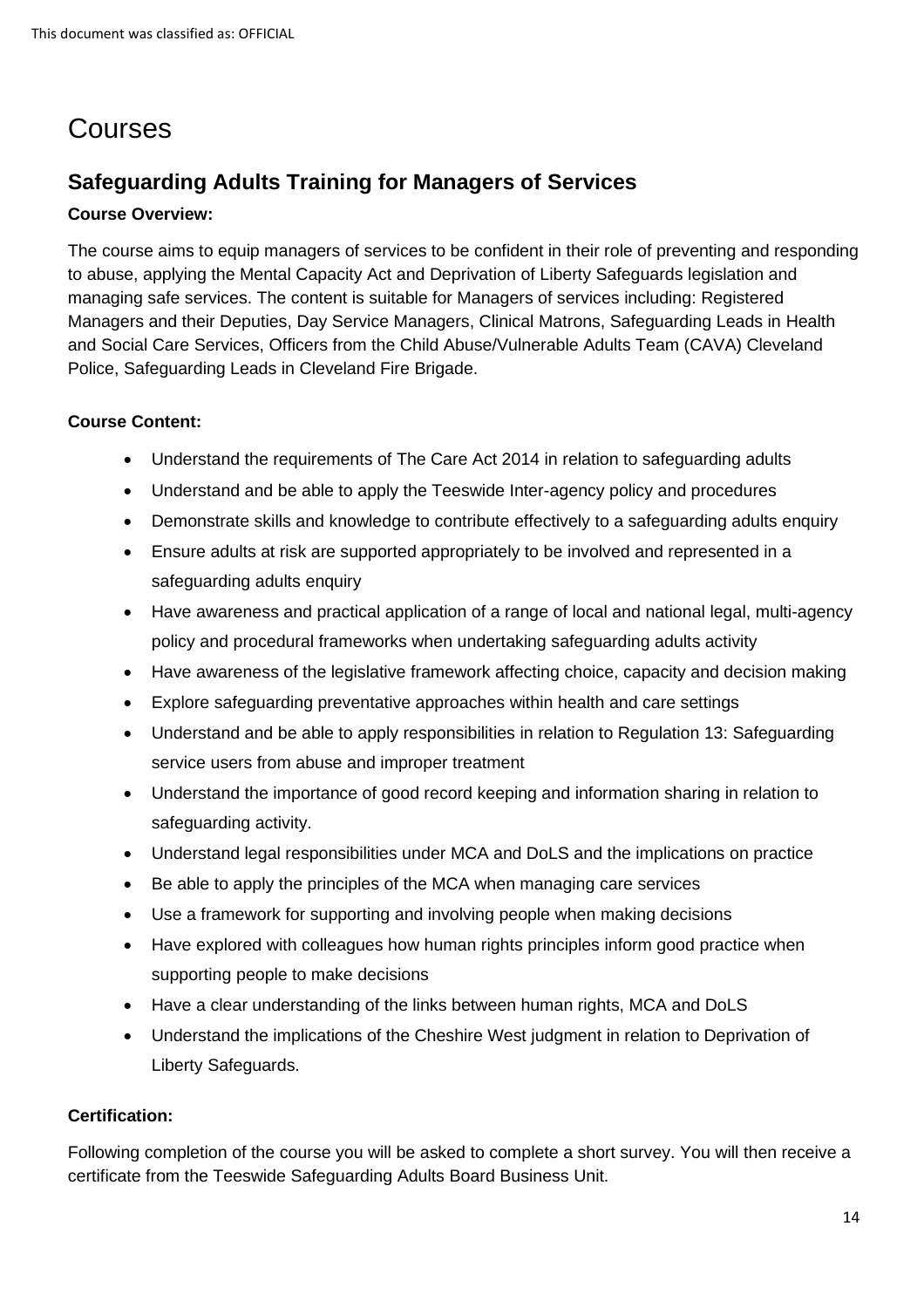#### **Duration:**

One Day webinar plus a workbook to be completed by delegates following the course or a two day face to face course.

#### **Entry Requirements:**

Delegates will be expected to have completed relevant prior training (i.e. in Safeguarding Adults, MCA and DoLS), at level 1 or above, prior to attending this course. Completion of the Safeguarding Adults workbook will meet this requirement.

#### **Course Cost:**

The course is free to access, however a charge of £50 will be applied for non-attendance and cancellations received 5 (or less) working days before the course date.

#### **Registration:**

To apply for a place you will need to complete our online booking form. Please visit <https://www.tsab.org.uk/professionals/events-key-dates/>for more information and future course dates.

# <span id="page-14-0"></span>**Safeguarding Adults Training for Managers of Services Refresher Course**

A refresher version of this course is also available for delegates that have attended the training previously.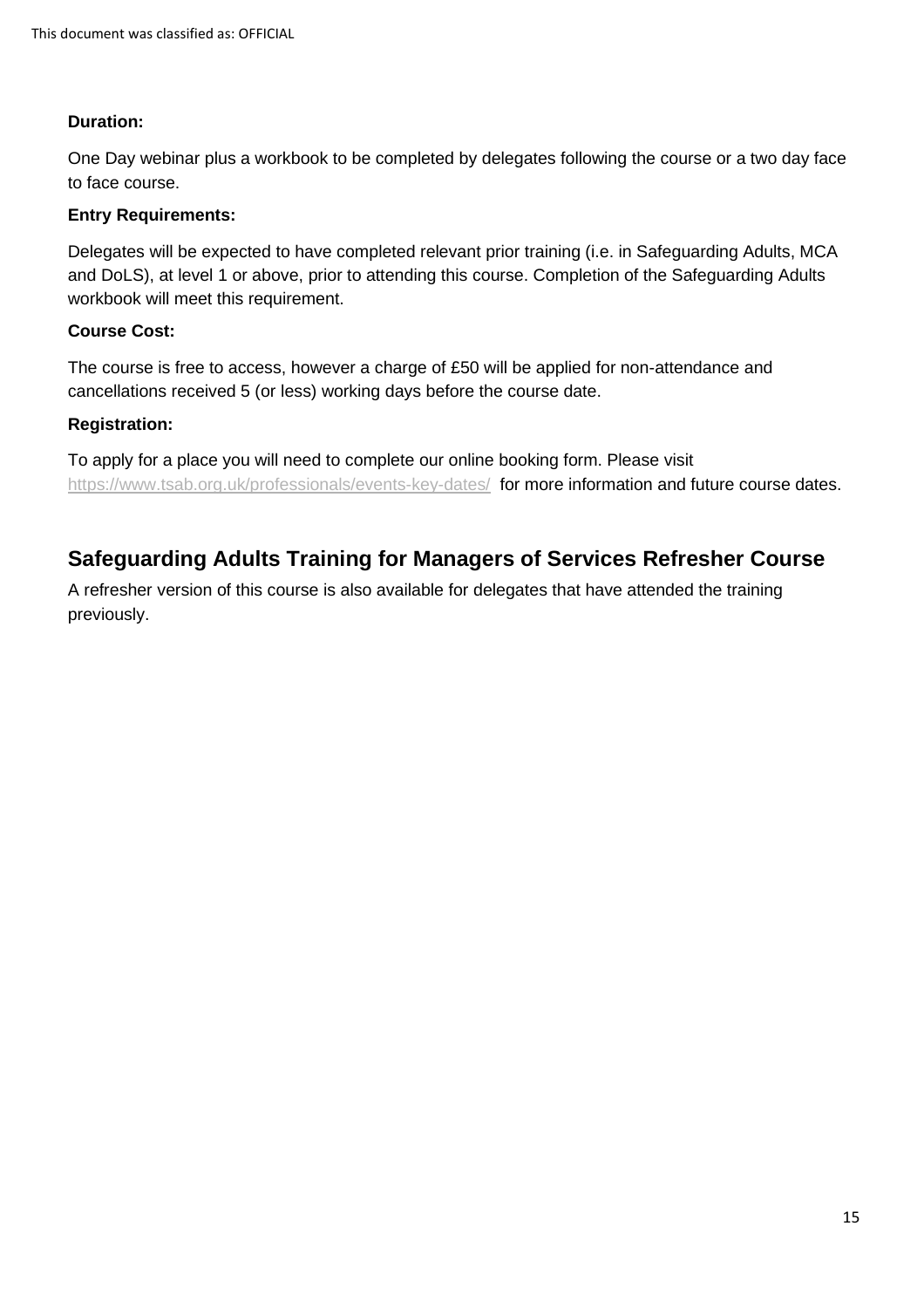# <span id="page-15-0"></span>**Making Safeguarding Personal (MSP)**

#### **Course Overview:**

The course aims to equip practitioners and managers who work with adults at risk with the knowledge, skills and confidence, to ensure that all safeguarding interventions are person-centred, and include the person (or their advocate) in identifying and achieving their desired outcome.

The content is suitable for professionally qualified staff and those who work directly with people across statutory and non-statutory agencies. The course is particularly relevant for staff involved with adults at risk and those who may be required to submit a Safeguarding Concern; this includes: health and social care workers, Safeguarding Leads in Health and Social Care, Officers from the Child Abuse/Vulnerable Adults Team (CAVA Cleveland Police, Safeguarding Leads in Cleveland Fire Brigade and other partner organisations, Registered Managers and their Deputies, Day Service Managers and Clinical Matrons.

This training is also relevant for practitioners and managers who work directly with adults at risk and/or those involved in safeguarding investigations and conferences.

#### **Course Content:**

- The legal and policy context of Making Safeguarding Personal, including The Care Act 2014, Mental Capacity Act 2005, models of personalisation
- National feedback and research on Making Safeguarding Personal
- The individual's experience of being involved in a safeguarding enquiry
- How applying the Mental Capacity Act ensures that individuals are supported appropriately with decision making and enabled to participate in the process ensuring their wishes and feelings are paramount
- Demonstration of best practice in applying Making Safeguarding Personal using the Teeswide Safeguarding Adults Procedures
- Demonstration of skills and knowledge that contribute to making a safeguarding adults enquiry personalised
- Demonstrating a 'Think family' approach by working in a holistic way and considering the needs and wishes of the whole family
- How to identify and ensure personalised outcomes for the individual within Safeguarding procedures
- How to make best use of advocacy and/ or family and friends for the individual
- Evaluation of the experience with the individual, what lessons can be learned?

#### **Certification:**

Following completion of the course you will be asked to complete a short survey. You will then receive a certificate from the Teeswide Safeguarding Adults Board Business Unit.

#### **Duration**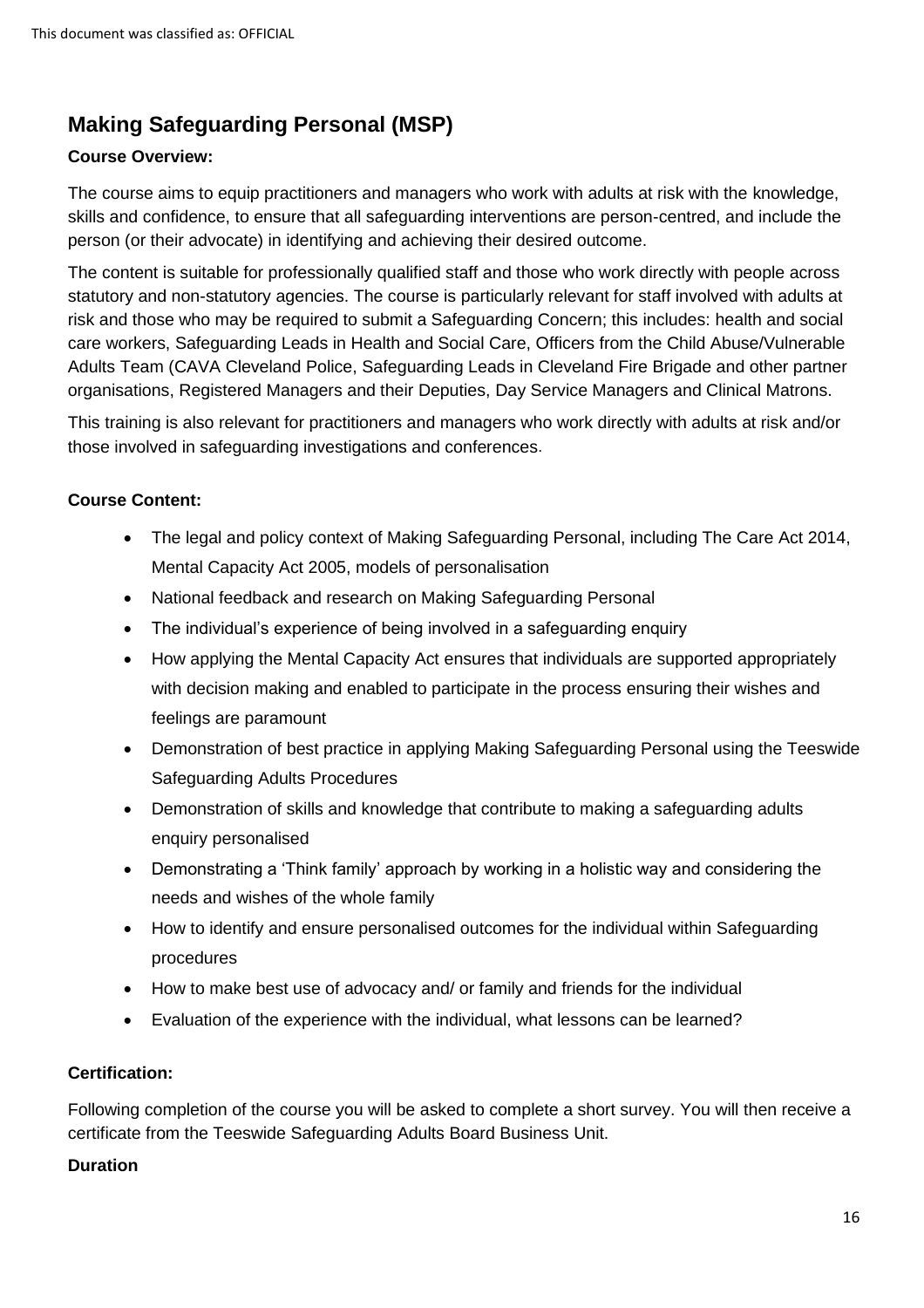Two half day webinar sessions or one full day face to face course.

#### **Entry Requirements:**

Delegates will be expected to have completed relevant prior training (i.e. in Safeguarding Adults, MCA and DoLS), at level 1 or above, prior to attending this course and hold a professional qualification.

#### **Course Cost:**

The course is free to access, however a daily charge of £50 will be applied for non-attendance and cancellations received 5 (or less) working days before the course date.

#### **Registration:**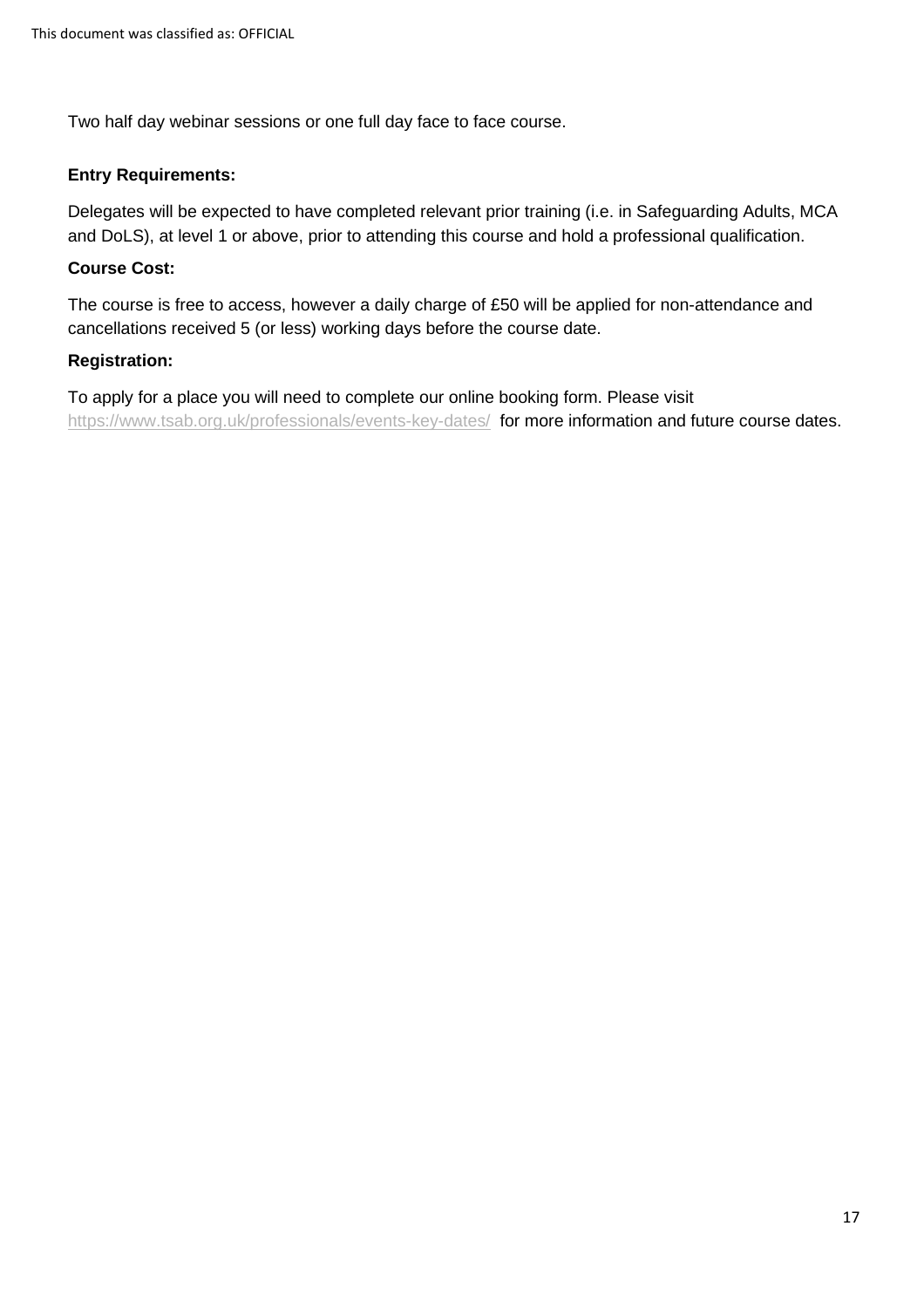# <span id="page-17-0"></span>**Legal Literacy for Practitioners**

#### **Course Overview:**

The course aims to equip practitioners and managers who work with adults at risk with the knowledge, skills and confidence, to ensure that all safeguarding interventions are undertaken within the current legal framework.

The content is suitable for professionals with responsibility for Safeguarding Adults including: Social Work Team Managers, Senior Practitioners, Team Leaders, and Social Workers, Safeguarding Leads in Health and Social Care, Officers from the Child Abuse/Vulnerable Adults Team (CAVA) Cleveland Police, Safeguarding Leads in partner organisations.

#### **Course Content:**

- To develop a clear understanding of the source and limits of legal powers around: capacity, consent, home entry, removal, detention and deprivation of liberty in a range of settings; and how to fulfil the enquiry duty in the context of issues of capacity, refusal of assessment and risk to self or others
- Understand the impact of Human Rights, Mental Capacity and Data Protection law
- Become familiar with the range of potential legal options available in complex situations involving issues such as domestic abuse (including controlling or coercive behaviour), selfneglect, human trafficking, forced marriage, FGM
- Engaging with adults and their networks
- Support staff with their practice, including Making Safeguarding Personal
- Decision making and record keeping
- Ensure that individuals and their networks receive good quality advice and guidance in safeguarding situations.

#### **Certification:**

Following completion of the course you will be asked to complete a short survey. You will then receive a certificate from the Teeswide Safeguarding Adults Board Business Unit.

#### **Duration**

Subjects covered by a series of 6 x 2hr webinars: The Legal Basis of Adult Safeguarding Interventions, Making Legal Literate Decisions in Safeguarding Adults, Safeguarding Options Around the Adult at Risk, Safeguarding Options Around Alleged Perpetrators, Multi-Agency Working in Safeguarding Adults & Aftercare Under S.117 Mental Health Act

#### **Course Cost:**

The courses are free to access, however a charge of £50 will be applied for non-attendance and cancellations received 5 (or less) working days before the course date.

#### **Registration:**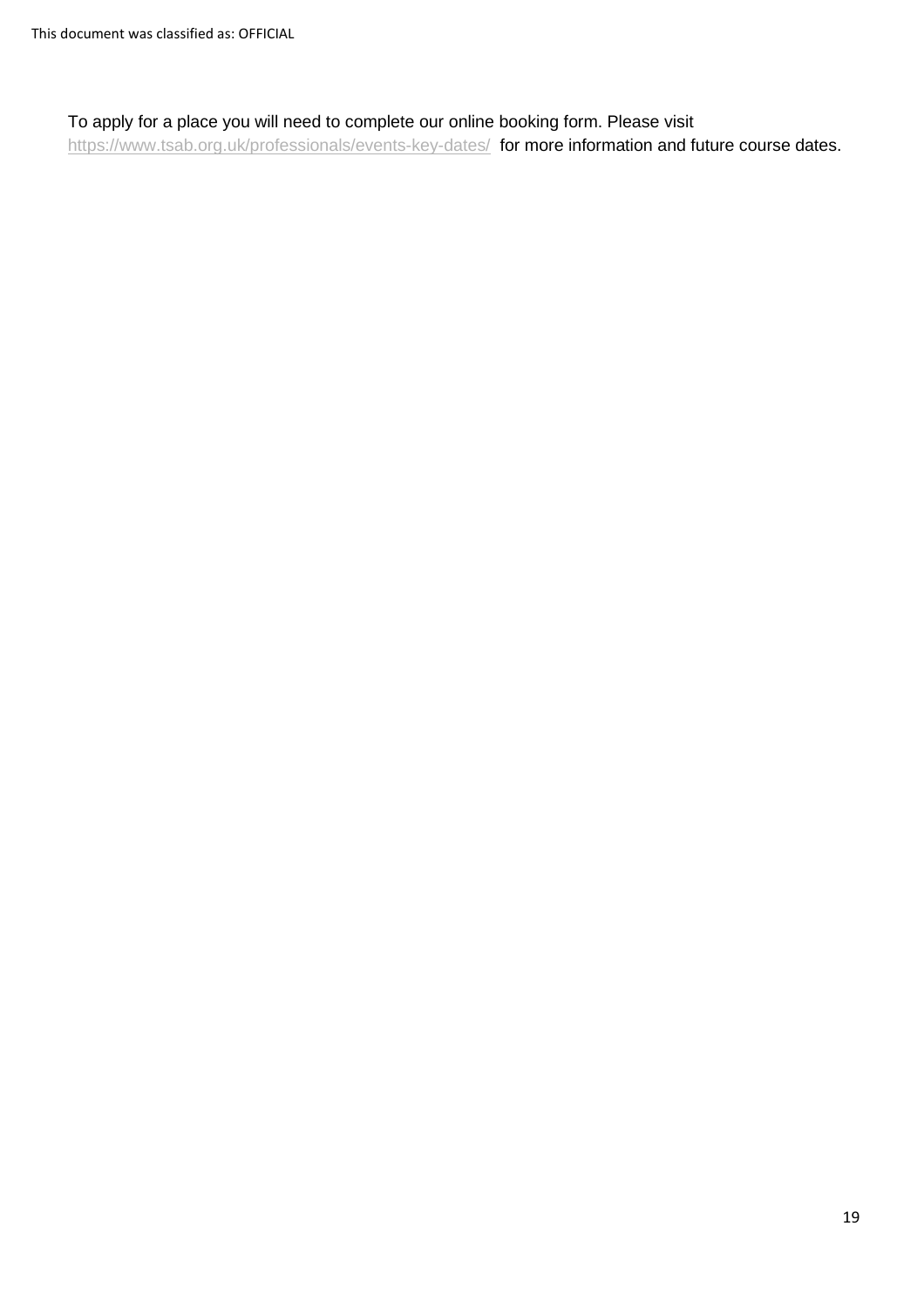# <span id="page-19-0"></span>**Legal Update for Safeguarding Adults Strategic Leads**

#### **Course Overview:**

The course aims to provide Strategic Leads and Board Members with an update in relation to the Safeguarding Adults Legal Framework, including recent case law.

The content is suitable for strategic leaders within all TSAB partner organisations.

#### **Course Content:**

- Familiarise members with recent developments in statute and case law relevant to Safeguarding Adults including in the areas of: public law broadly (including judicial review); mental capacity law; deprivation of liberty; intersection of housing and social care; consent/refusal; commissioning of advocacy; GDPR; Place of Safety and more
- Increase knowledge of and confidence in using the full range of potential legal options available in complex situations involving issues such as domestic abuse including controlling or coercive behaviour, self-neglect, human trafficking, forced marriage, FGM etc.
- Raise awareness of upcoming developments including proposed statutory provisions and expected cases with implications for Safeguarding Adults in the areas of: domestic violence; DoLS/LPS; mental capacity law
- Develop members knowledge of key legal literacy lessons emerging from recent SARs including issues around Human Rights; Mental Capacity law and public law principles and their impact on decision making in a range of situations

#### **Certification:**

Following completion of the course you will be asked to complete a short survey. You will then receive a certificate from the Teeswide Safeguarding Adults Board Business Unit.

#### **Duration**

Half day.

#### **Course Cost:**

The course is free to access, however a daily charge of £50 will be applied for non-attendance and cancellations received 5 (or less) working days before the course date.

#### **Registration:**

Relevant delegates will be offered a place as a meeting invitation, places will not be offered via the usual TSAB booking system.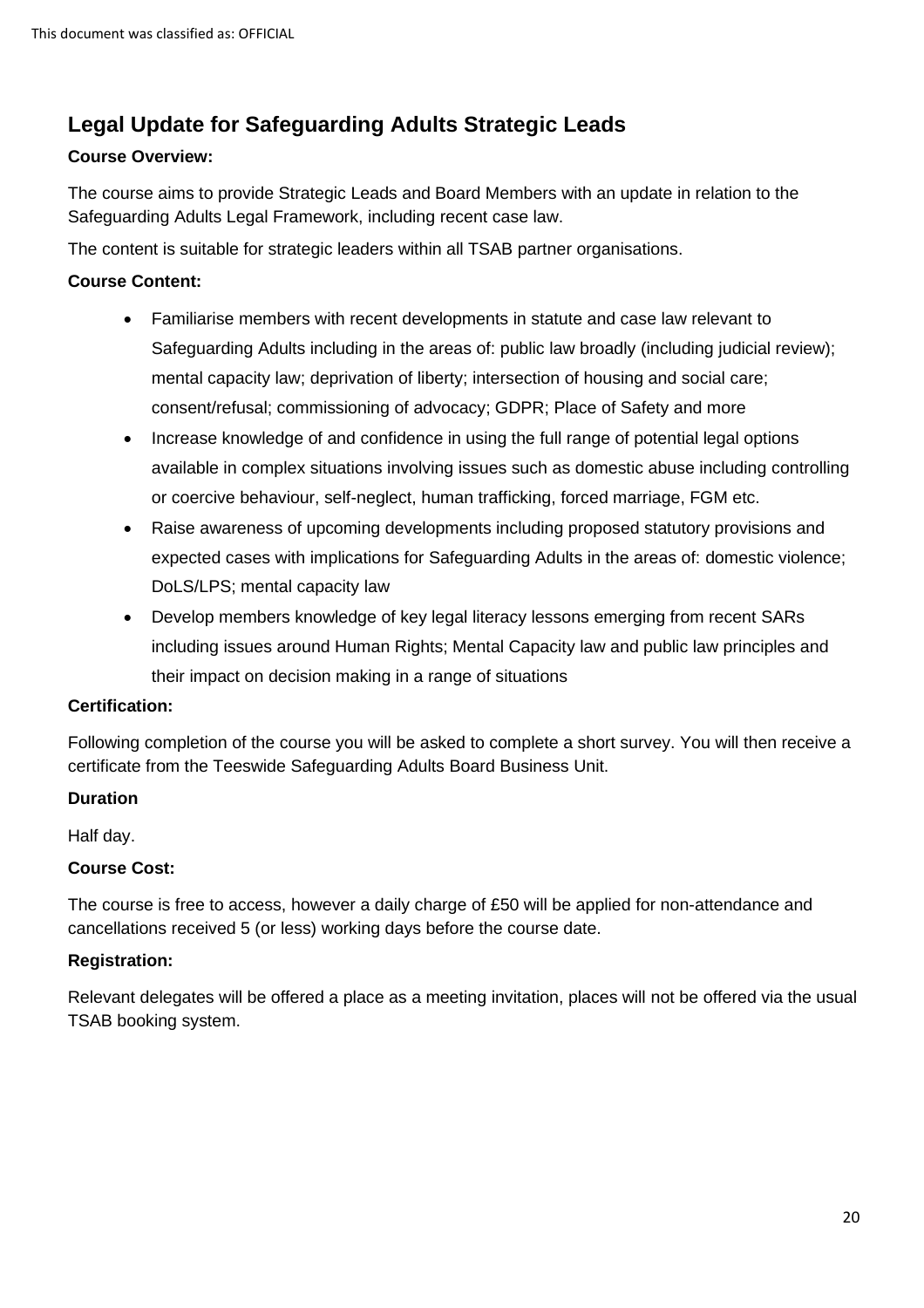# <span id="page-20-0"></span>**Section 42 Enquiry Training – Level 1**

#### **Course Overview:**

The course aims to increase the knowledge of practitioners and managers who work with adults at risk in the purpose and function of a safeguarding enquiry, and to improve skills and confidence for conducting a safeguarding enquiry.

The content is suitable for experienced staff involved with adults at risk who may be required to undertake or assist with a Safeguarding Enquiry on behalf of their organisation e.g. Care Home Managers, Housing Providers, Domiciliary Care Seniors and Managers, District Nurses.

#### **Course Content:**

- The legal context of Safeguarding, including Making Safeguarding Personal, The Care Act 2014 and the Mental Capacity Act 2005
- The purpose and aim of a Safeguarding Enquiry and how it should link to the outcomes identified by the individual
- The role of the investigator
- Completing an enquiry information gathering, consideration of capacity, communicating with the individual, families and perpetrators
- How to investigate in conjunction with other procedures including HR processes or police enquiries
- How to escalate a concern if the initial enquiry appears to be more high risk
- Professional challenge when it appears that referrals are not responded to in the way expected
- Report writing using the TSAB template
- Providing evidence at a Safeguarding meeting

#### **Certification:**

Following completion of the course you will be asked to complete a short survey. You will then receive a certificate from the Teeswide Safeguarding Adults Board Business Unit.

#### **Duration**

Two half day webinar sessions or one full day face to face course.

#### **Entry Requirements:**

Staff will be expected to have relevant prior training (i.e. in Safeguarding Adults, MCA), at level 1 and 2, prior to attending this course. Completion of the TSAB Safeguarding Adults Awareness workbook and The Mental Capacity Act & Deprivation of Liberty Safeguards workbook will meet this requirement.

#### **Course Cost:**

The course is free to access, however a daily charge of £50 will be applied for non-attendance and cancellations received 5 (or less) working days before the course date.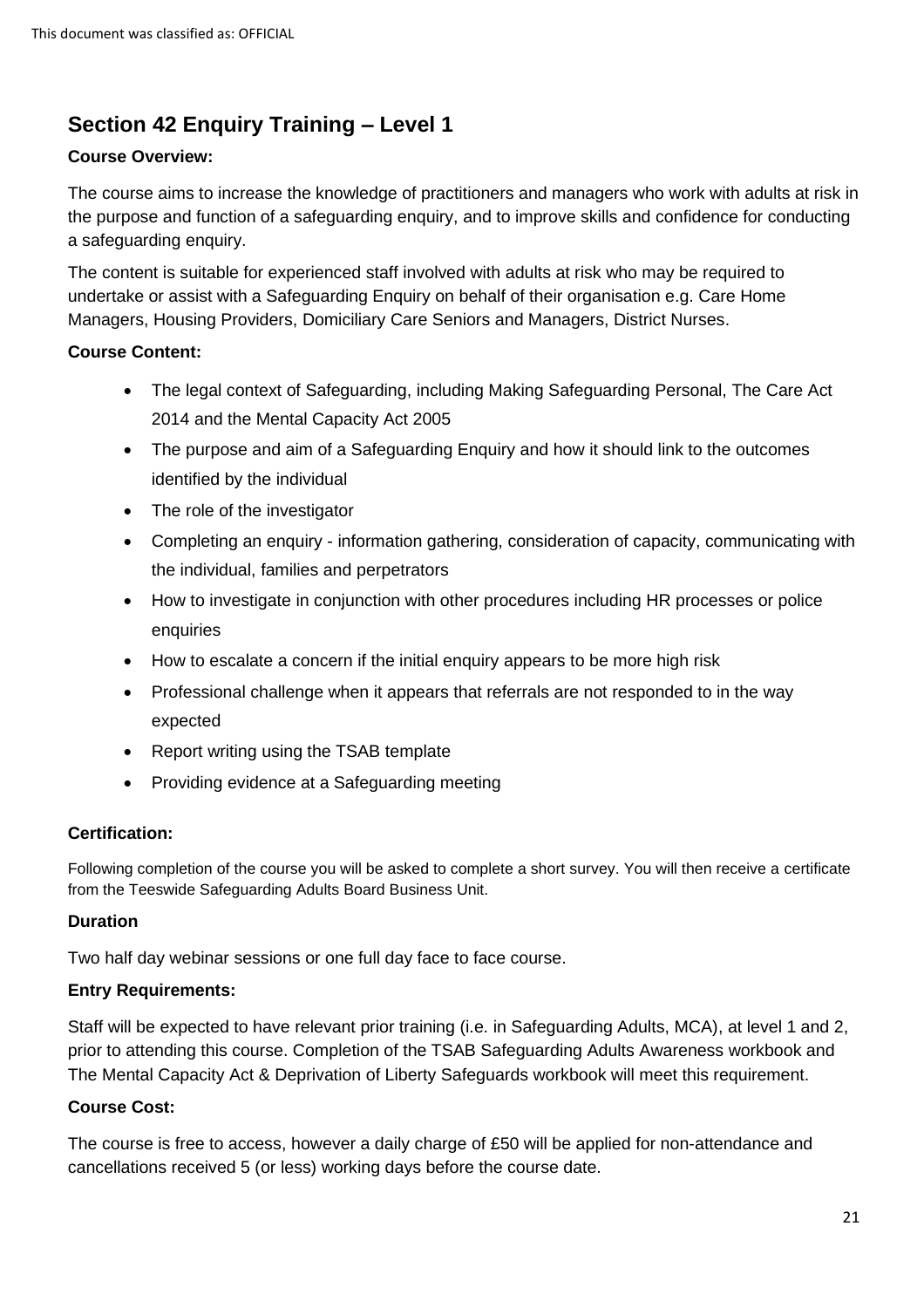This document was classified as: OFFICIAL

#### **Registration:**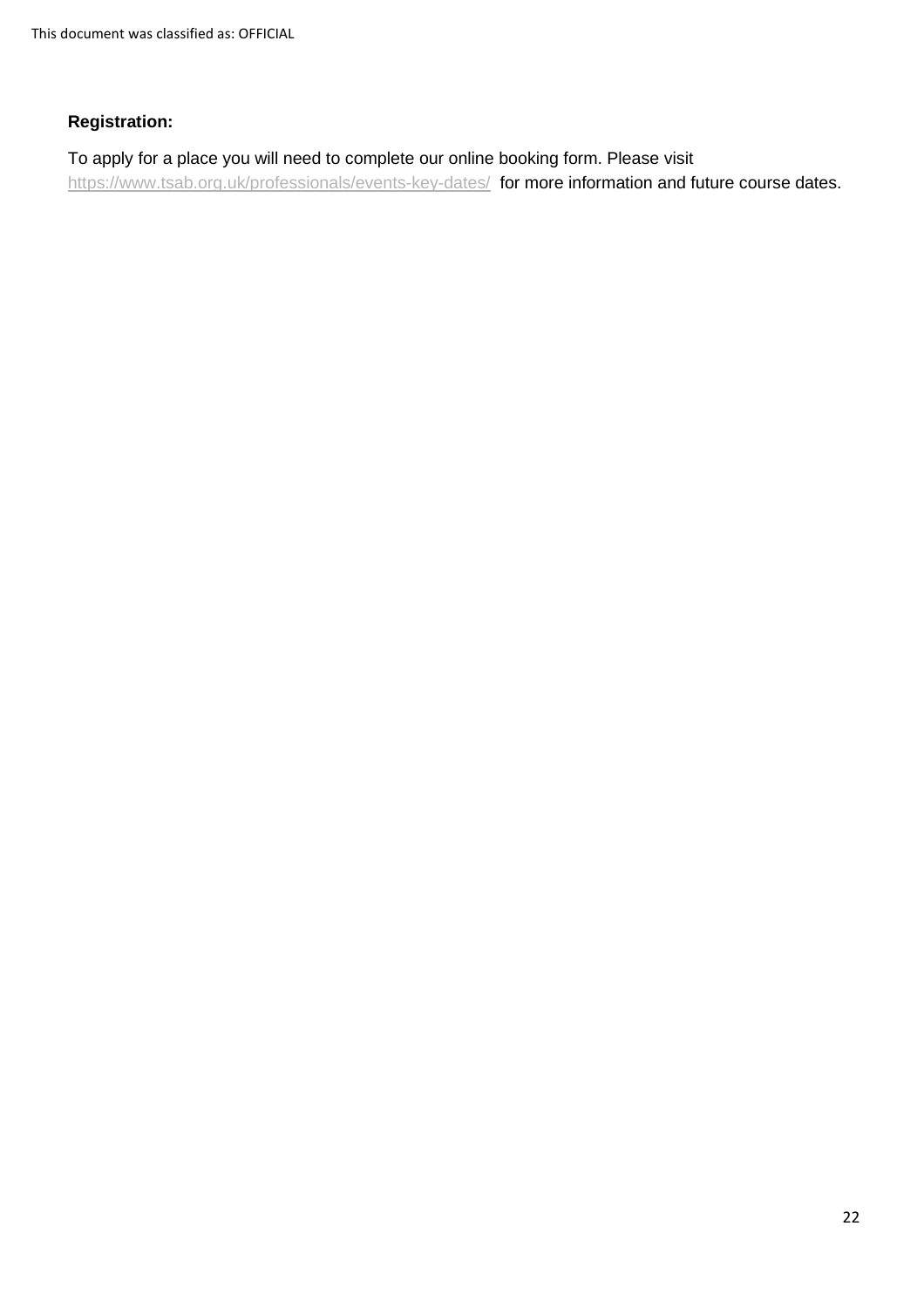# <span id="page-22-0"></span>**Section 42 Enquiry Training – Level 2**

#### **Course Overview:**

The course aims to increase the knowledge of practitioners and managers who work with adults at risk in the purpose and function of a complex safeguarding enquiry, and to improve skills and confidence for conducting a safeguarding enquiry.

The content is suitable for professionally qualified and experienced staff involved with adults at risk who may be required to lead a complex safeguarding enquiry. This course is relevant for staff who are involved with complex investigations which may include those where Court of Protection proceedings may be likely, where there may be a police investigation or in situations where there is institutional abuse. It is expected that delegates will already be undertaking enquiries and this may include Safeguarding Nurses, Social Workers, Community Nurses, Police, Fire Brigade and Commissioners of Services.

#### **Course Content:**

- The legal context of Safeguarding, including Making Safeguarding Personal, The Care Act 2014 and the Mental Capacity Act 2005
- The purpose and aim of a Safeguarding Enquiry and how it should link to the outcomes identified by the individual
- The role of the investigator
- Completing an enquiry information gathering, consideration of capacity, communicating with the individual, families and perpetrators
- How to investigate in conjunction with other procedures including HR processes or police enquiries and Court of Protection
- How to keep people safe
- Professional Curiosity and Professional Challenge
- How to investigate complex and high risk situations
- How to manage conflict
- Report writing in the context of potential court proceedings
- Providing evidence at a Safeguarding meeting

#### **Certification:**

Following completion of the course you will be asked to complete a short survey. You will then receive a certificate from the Teeswide Safeguarding Adults Board Business Unit.

#### **Duration**

Two half day webinar sessions or one full day face to face course.

#### **Course Cost:**

The course is free to access, however a daily charge of £50 will be applied for non-attendance and cancellations received 5 (or less) working days before the course date.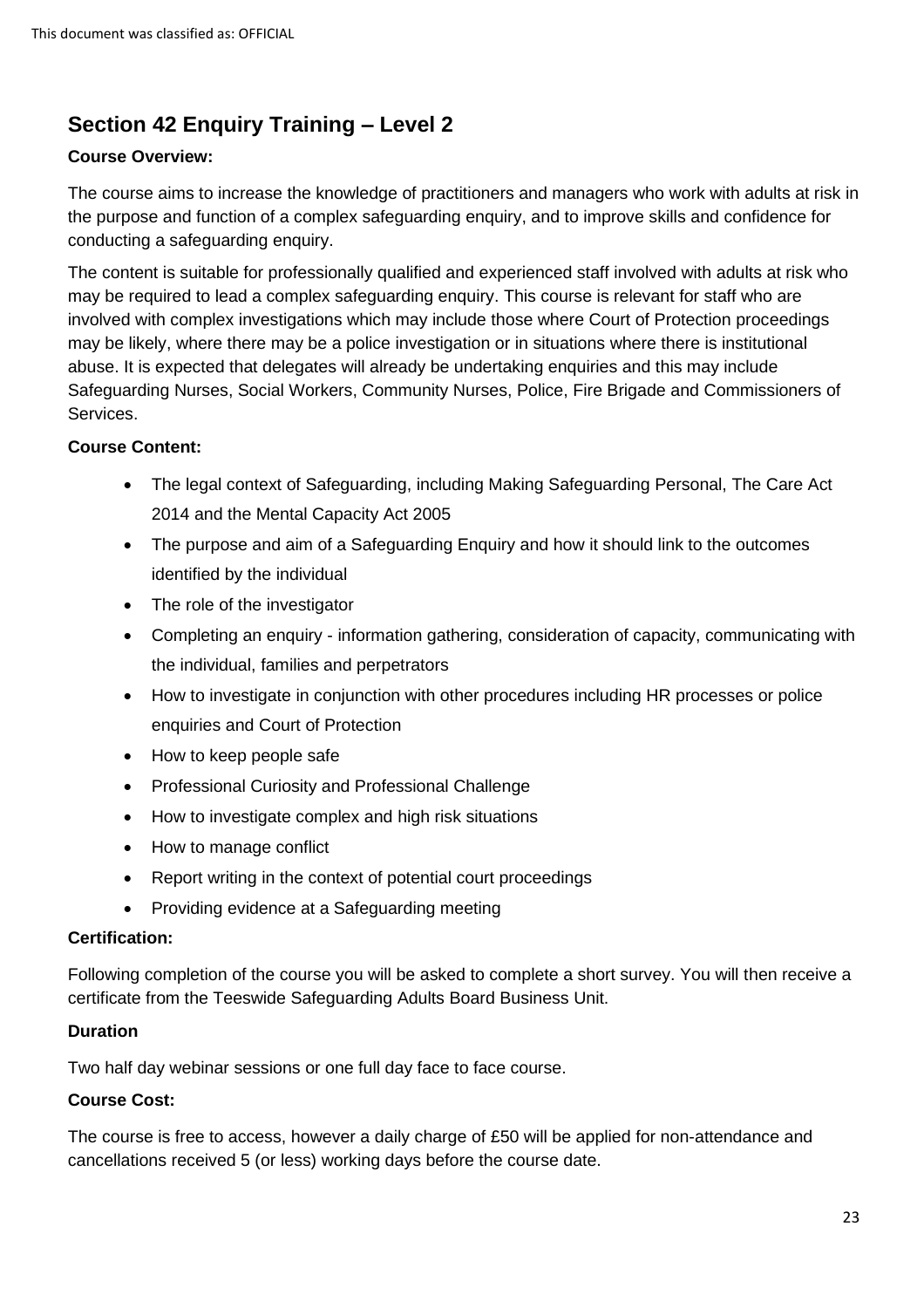This document was classified as: OFFICIAL

#### **Registration:**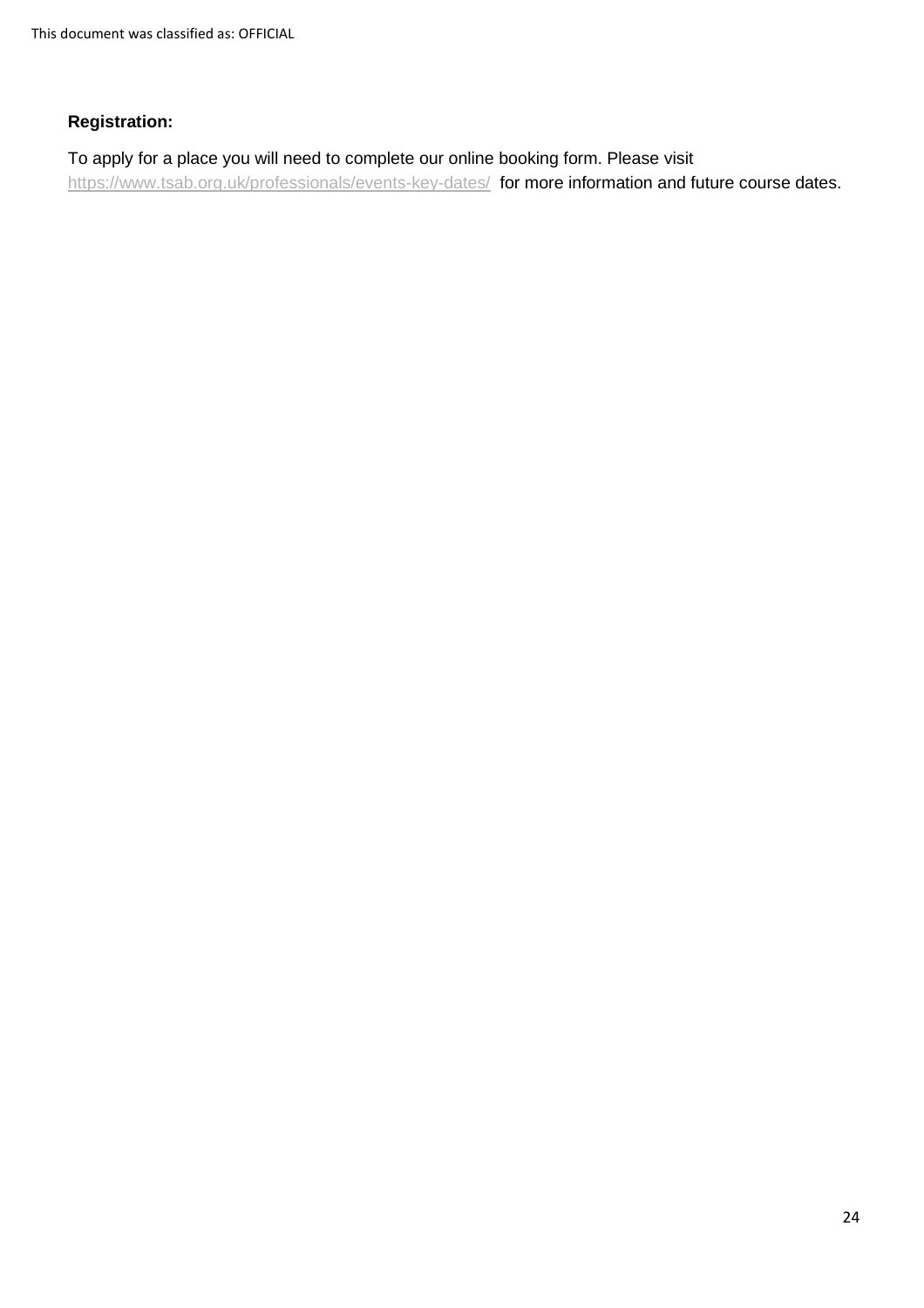# <span id="page-24-0"></span>**Self-Neglect Training**

#### **Course Overview:**

The course aims to increase knowledge about Self-neglect, the impact that it can have on an individual and to increase understanding and confidence in the use of Local Risk Management policies.

Delegates should have a basic awareness of Safeguarding, types of abuse and current legislation. The content is suitable for anyone working with individuals who may be at risk of Self-neglect.

#### **Course Content:**

- The legal context of Safeguarding, including Making Safeguarding Personal, The Care Act 2014 and the Mental Capacity Act 2005
- Understanding that self-neglect is a symptom of life experiences such as depression or loss
- Developing skills to identify when to raise a safeguarding concern or conduct a capacity assessment
- The importance of multiagency working and sharing information with other professionals
- Implementing lessons learned from Safeguarding Adult Reviews in relation to Self-neglect
- Identifying outcomes at a Risk Management Panel or Safeguarding meeting. Developing a plan and reviewing it
- Engaging effectively with individuals who Self-neglect.

#### **Certification:**

Following completion of the course you will be asked to complete a short survey. You will then receive a certificate from the Teeswide Safeguarding Adults Board Business Unit.

#### **Duration**

2 x Half Day webinars or one full day face to face course.

#### **Entry Requirements:**

Staff will be expected to have relevant prior training (i.e. in Safeguarding Adults, MCA), at level 1 or above, prior to attending this course. Completion of the Safeguarding Adults workbook will meet this requirement. We would also recommend completing the TSAB Self-Neglect workbook prior to attending this course.

#### **Course Cost:**

The course is free to access, however a charge of £50 will be applied for non-attendance and cancellations received 5 (or less) working days before the course date.

#### **Registration:**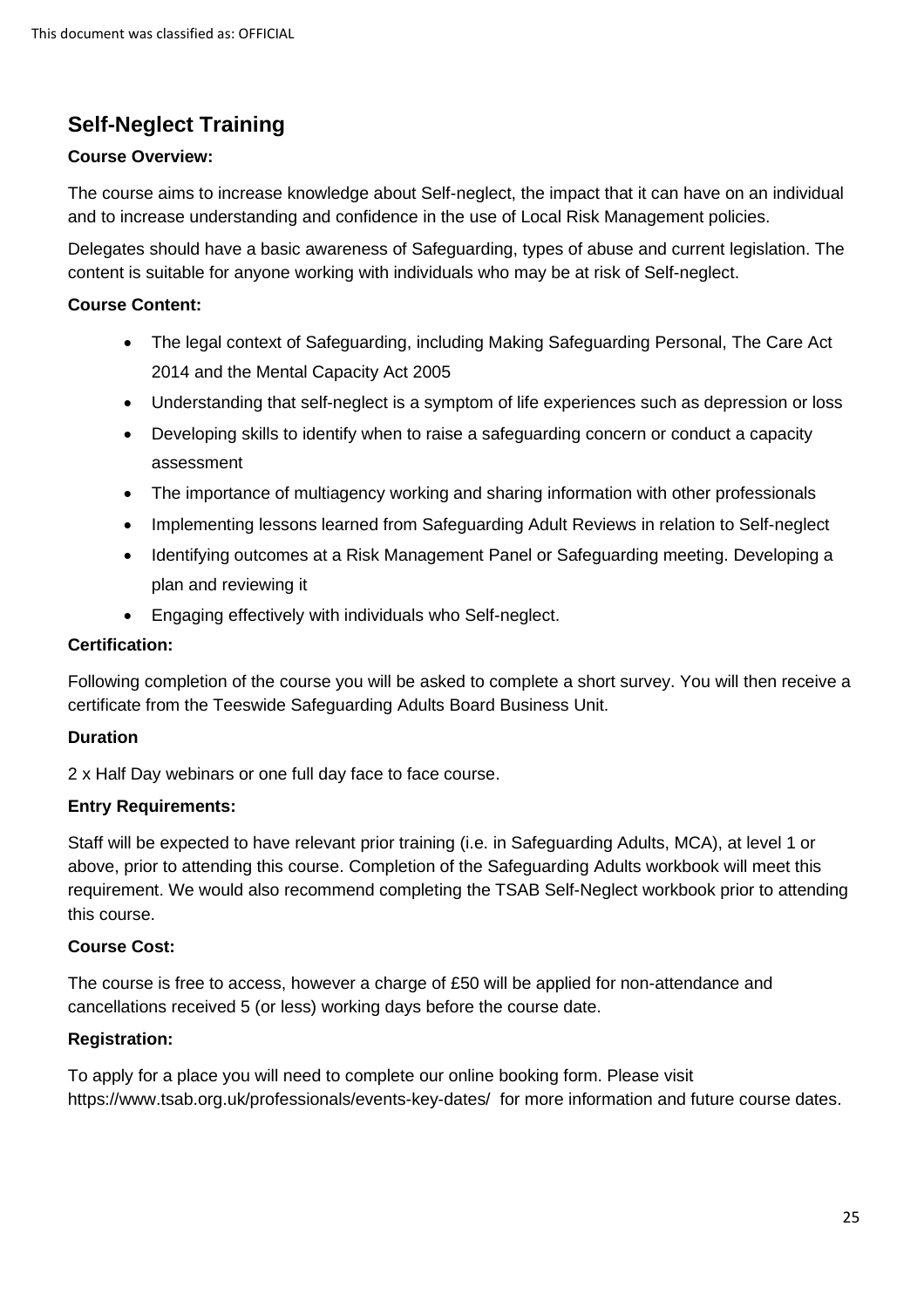### <span id="page-25-0"></span>**Modern Slavery**

#### **Course Overview:**

Hope for Justice deliver high quality, award winning, interactive online training to ensure you will have the confidence needed to successfully identify victims or cases of Modern Slavery, Human Trafficking and Exploitation and respond appropriately

#### **Course Content:**

- Explain what Human Trafficking and Exploitation is and identify the different types that exist
- Recognise the signs and indicators of Human Trafficking and Exploitation
- Respond appropriately to a case / victim of Human Trafficking and Exploitation

#### **Certification:**

Following completion of the course you will be asked to complete a short survey. You will then receive a certificate from the Teeswide Safeguarding Adults Board Business Unit.

#### **Duration**

Half Day webinar session

#### **Course Cost:**

The course is free to access, however a charge of £50 will be applied for non-attendance and cancellations received 5 (or less) working days before the course date.

#### **Registration:**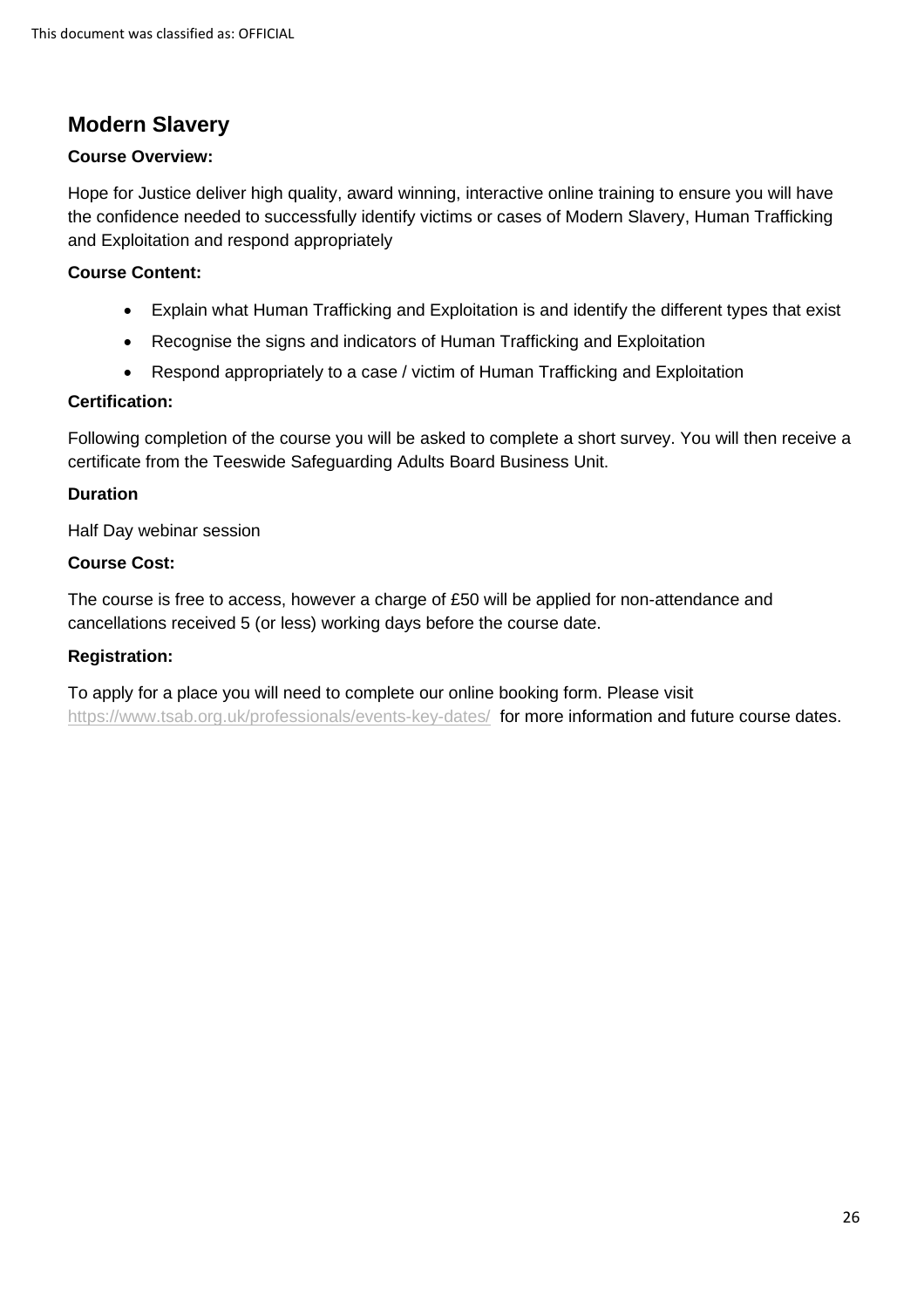# <span id="page-26-0"></span>**Safeguarding Vulnerable Dependent Drinkers**

#### **Course Overview:**

The aim of this course is to encourage and enable professionals in England to use legal frameworks to manage and protect chronic dependent drinkers.

#### **Course Content:**

Its focus is on how to make most effective use of the three main legal powers which can protect vulnerable dependent drinkers:

- the Care Act 2014 in England or Social Services and Wellbeing (Wales) Act 2014
- the Mental Capacity Act, and
- the Mental Health Act

It also focuses on a handful of other relevant measures such as anti-social behaviour powers. In addition, it emphasises the importance of a process framework that will enable the powers to be used most effectively.

#### **Certification:**

Following completion of the course you will be asked to complete a short survey. You will then receive a certificate from the Teeswide Safeguarding Adults Board Business Unit.

#### **Duration**

Half Day webinar session

#### **Course Cost:**

The course is free to access, however a charge of £50 will be applied for non-attendance and cancellations received 5 (or less) working days before the course date.

#### **Registration:**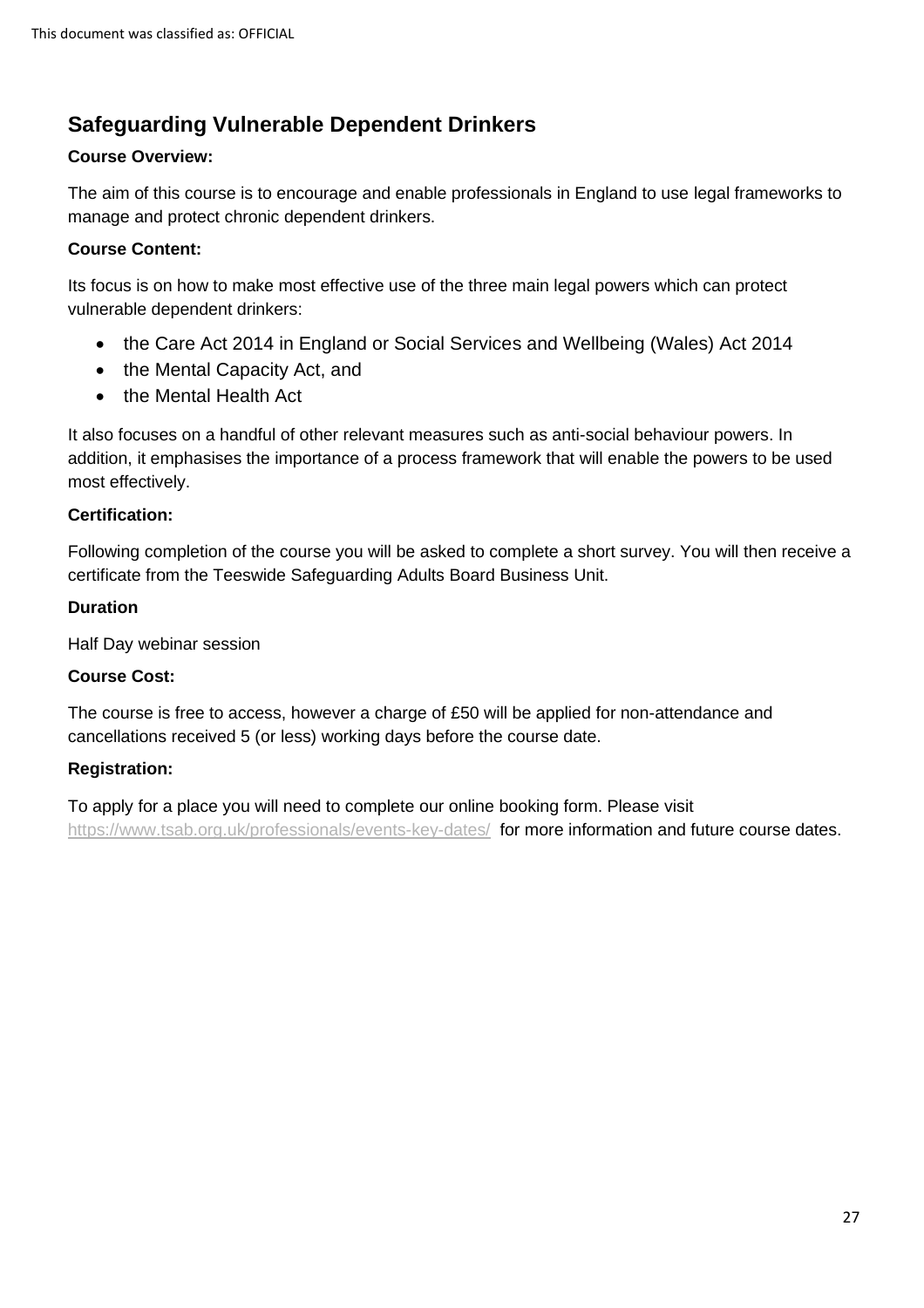# <span id="page-27-0"></span>Appendix 1: Teeswide Safeguarding Adults Training **Competencies**

The Teeswide competencies outlined below are aligned with nationally recognised competencies and based on the Bournemouth University National Competency Framework for Safeguarding Adults, reviewed in 2016. These competencies have been mapped against the Adult Safeguarding: Roles and Competences for Health Care Staff- Intercollegiate Document published August 2018 and the NICE guideline for Safeguarding Adults in Care Homes.

| <b>LEVEL 1</b>                                                           | <b>FOUNDATION: Links to Teeswide competencies 1-6</b>                                                                                                                                                                                                                                                                                                                                                                                                                                                                                                                                                                                                                                                                     |
|--------------------------------------------------------------------------|---------------------------------------------------------------------------------------------------------------------------------------------------------------------------------------------------------------------------------------------------------------------------------------------------------------------------------------------------------------------------------------------------------------------------------------------------------------------------------------------------------------------------------------------------------------------------------------------------------------------------------------------------------------------------------------------------------------------------|
| <b>Staff Groups</b><br>(Includes NHS<br><b>Level 1 &amp; 2</b><br>(part) | All staff and volunteers in health and social care settings including<br>clerical and administration staff, domestic and ancillary staff.<br>All frontline staff in Fire and Rescue, Police and Neighbourhood Teams,<br>Prisons and custodial settings, including support staff.<br>All frontline staff who may come into contact with vulnerable adults, for<br>example: those working for housing providers, drug and alcohol services,<br>health and safety officers, environmental health officers.<br>Elected Members and members of Governing Boards.                                                                                                                                                               |
| <b>Competencies</b>                                                      | 1. Understand and demonstrate what Adult Safeguarding is<br>2. Recognise the different forms of abuse and neglect, including<br>organisational abuse, and know how to differentiate these from<br>poor practice<br>3. Understand dignity, respect and the principles of Making<br>Safeguarding Personal when working with individuals<br>4. Understand how to act on and report suspected abuse and/or<br>neglect, to raise a Safeguarding concern and how to access the<br>organisation's whistleblowing policy and procedures<br>5. Have knowledge of policy, procedures and legislation that<br>supports Safeguarding Adults activity<br>6. Ensuring effective administration and quality of safeguarding<br>processes |
| <b>Refresher</b>                                                         | Refresher activity will be within 3 years of the initial training and every 3<br>years thereafter. For health care staff the refresher training must be<br>equivalent to a minimum of 2 hours                                                                                                                                                                                                                                                                                                                                                                                                                                                                                                                             |

| <b>LEVEL 2</b>                                                                                                  | <b>INTERMEDIATE: Links to Teeswide competencies 1-13</b>                                                                                                                                                                                                                                                                                                                                                                                                                                         |
|-----------------------------------------------------------------------------------------------------------------|--------------------------------------------------------------------------------------------------------------------------------------------------------------------------------------------------------------------------------------------------------------------------------------------------------------------------------------------------------------------------------------------------------------------------------------------------------------------------------------------------|
| <b>Staff Groups:</b><br><b>Responders and</b><br>Specialist staff.<br>(Includes NHS<br><b>Levels 2 &amp; 3)</b> | Qualified professionals including: social workers, senior practitioners,<br>social work team managers, nurses, therapists, dentists, audiologists,<br>nursing associates, health students.<br>Managers of health and social care services, GP practices, police<br>officers, probation officers, community safety managers, prison<br>managers.<br>MCA Lead, Best Interests assessors (including DoLS), advocates, Fire<br>and Rescue Officers, staff working in Multi-Agency Safeguarding Hubs. |
| <b>Competencies</b>                                                                                             | On completion of the Intermediate Level, in addition to the Foundation<br>level, the learner will be able to:<br>1. Ensure adults are informed and supported in their decision<br>making around Safeguarding Adults                                                                                                                                                                                                                                                                              |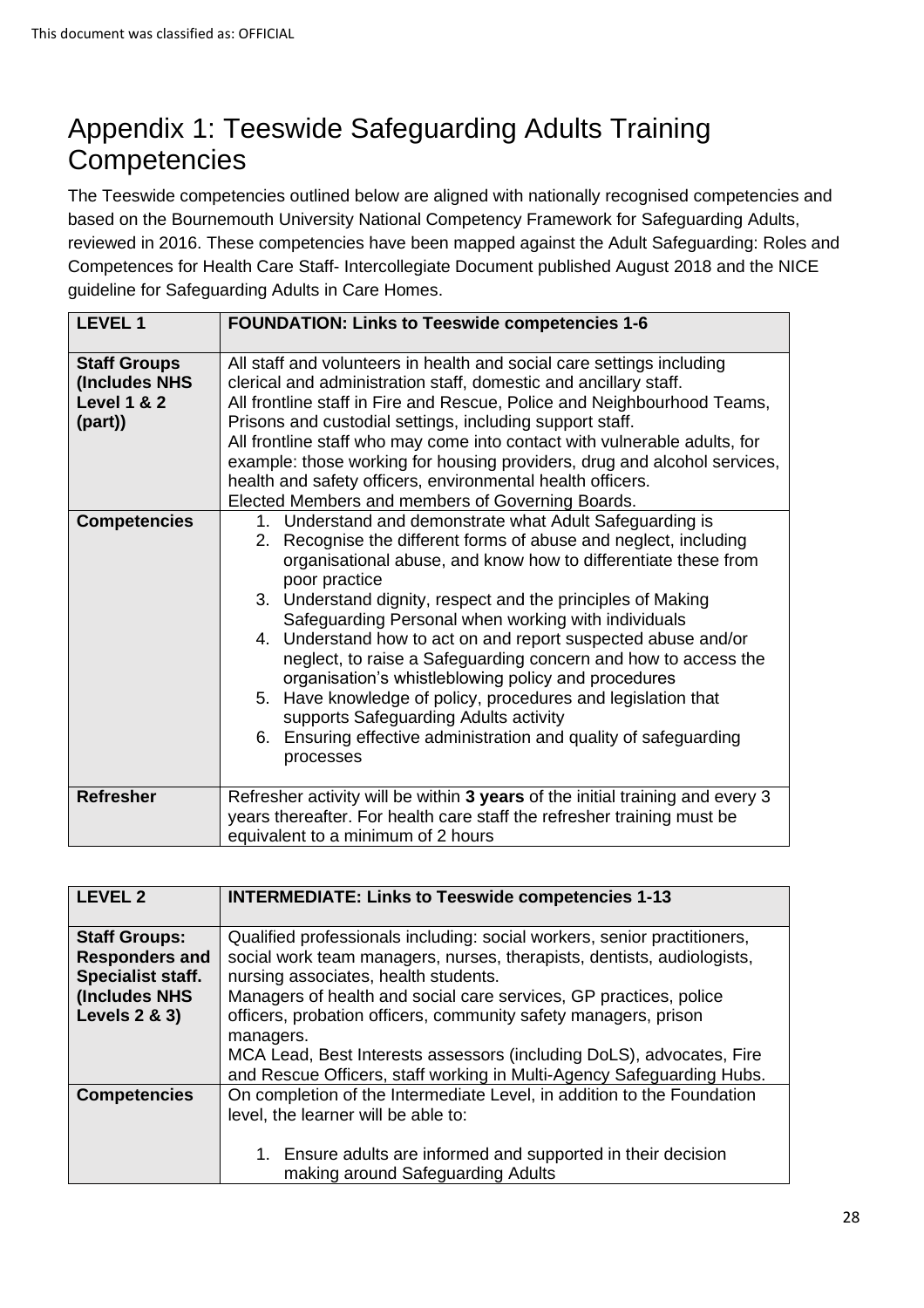|                  | 2. Ensure information is shared appropriately and all relevant                                                                                          |
|------------------|---------------------------------------------------------------------------------------------------------------------------------------------------------|
|                  | partners are involved                                                                                                                                   |
|                  | 3. Demonstrate skills and knowledge to contribute effectively to the<br>safeguarding process                                                            |
|                  | 4. Have awareness and application of legislation, local and national<br>policy and procedural frameworks                                                |
|                  | 5. Maintain accurate and complete records and achieve best<br>evidence                                                                                  |
|                  | 6. Demonstrate appropriate responses to Safeguarding Adult<br>concerns                                                                                  |
|                  | Manage Safeguarding Adult concerns and enquiries<br>7.                                                                                                  |
| <b>Refresher</b> | Refresher activity will be within 3 years of the initial training and every 3<br>years thereafter. For health care staff the refresher training must be |
|                  | equivalent to a minimum of 3 to 4 hours.                                                                                                                |

| <b>LEVEL 3</b>                                                                                         | ADVANCED and SPECIALIST: Links to Teeswide competencies 1-18                                                                                                                                                                                                                                                                                                                                                                                                                                                                        |
|--------------------------------------------------------------------------------------------------------|-------------------------------------------------------------------------------------------------------------------------------------------------------------------------------------------------------------------------------------------------------------------------------------------------------------------------------------------------------------------------------------------------------------------------------------------------------------------------------------------------------------------------------------|
| <b>Staff Groups:</b><br><b>Decision</b><br><b>Makers and</b><br>NHS Level 3 & 4<br><b>Competencies</b> | Service Managers, Independent Chairs, Operations Managers, Heads of<br>Assessment and Care Management.<br>Lead doctors, Named and Designated professionals working in health<br>care provider or commissioned services.<br>On completing the Advanced and Specialist Level of training, in addition                                                                                                                                                                                                                                 |
|                                                                                                        | to the Foundation and Intermediate Level, the learner will be able to:<br>1. Develop and promote the provision of safeguarding training and<br>supervision within Safeguarding Adults<br>2. Engage robust inter-agency and multi-agency systems to<br>promote best practice<br>3. Support the development of robust internal systems to provide a<br>consistent, high quality Safeguarding Adults service<br>4. Chair safeguarding adults meetings or discussions<br>Ensure recording systems are robust and fit for purpose.<br>5. |
| <b>Refresher</b>                                                                                       | Refresher activity will be within 3 years of the initial training and every 3<br>years thereafter. For health care staff the refresher training must be<br>equivalent to a minimum of 8 hours.<br>Named and Designated professionals should attend 24 hours of training<br>over a three year period.                                                                                                                                                                                                                                |

| <b>LEVEL 4</b>                                                                       | <b>GOVERNANCE: Links to Teeswide Competencies 1-22</b>                                                                                                                                                         |
|--------------------------------------------------------------------------------------|----------------------------------------------------------------------------------------------------------------------------------------------------------------------------------------------------------------|
| <b>Staff Groups:</b><br><b>Governance and</b><br><b>Board Roles</b><br>and NHS Level | Chief Executives, Directors, Executive and senior managers, owner/<br>managers of Care Services, Local Safeguarding Adult Board members.<br>Chairs of Health Trusts, Safeguarding Adults Board, Health Boards. |
| 5/ Board Level<br><b>Competencies</b>                                                | In addition to completing Levels, 1,2 & 3 the learner will be able to:<br>1. Lead the development of effective policy and procedures for<br>Safeguarding Adult services in your organisation                   |